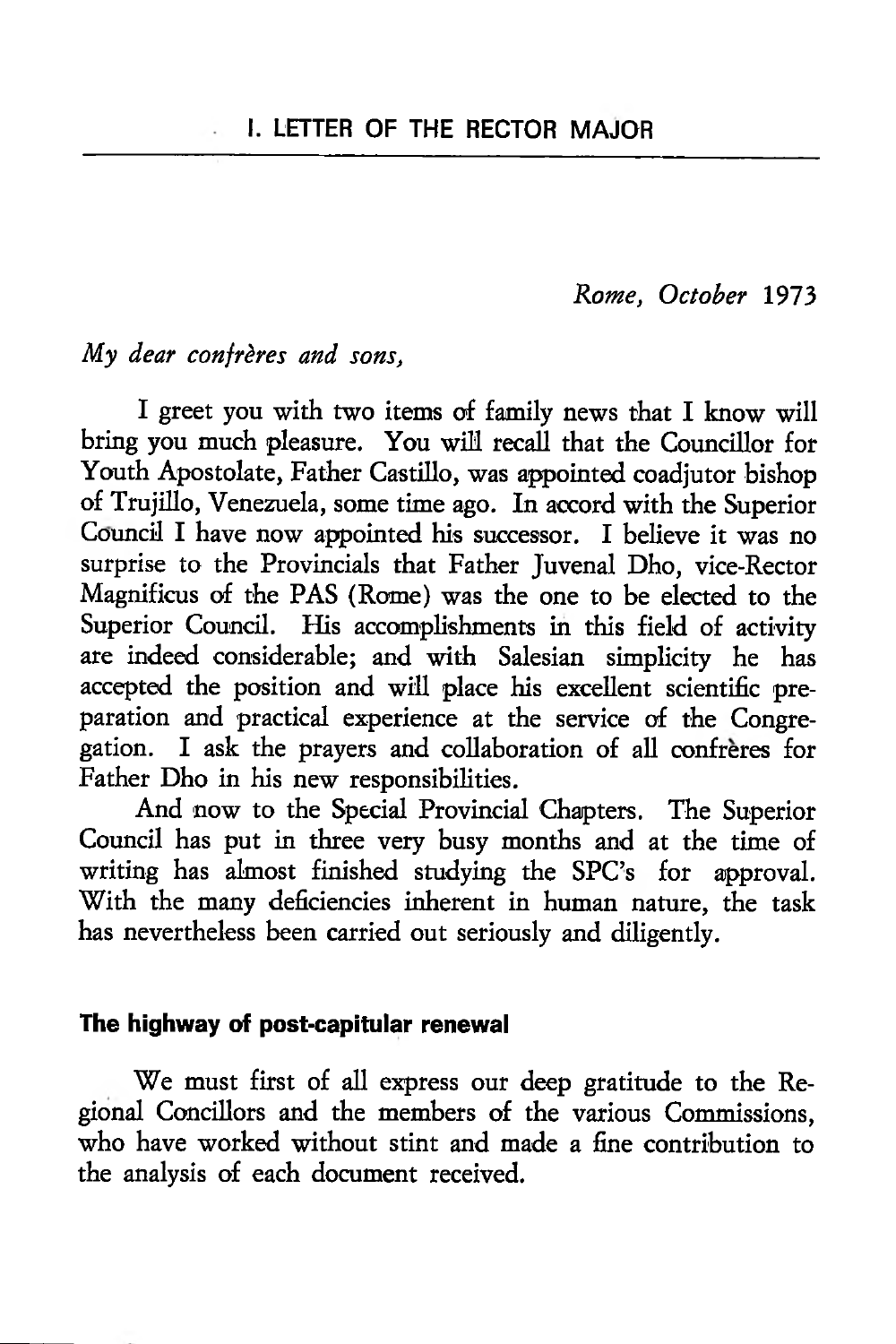Speaking personally, the contact I made with the Provincial Chapters gave me much food for thought. I saw these Provincial communities (so vastly different) all engaged in a common task, surmounting peculiar local problems and applying to their regions the impressive renewal programme of the SGC.

I felt that God was in our midst: there was such an abundance of goodwill, practical proposals, brave decisions for renewal and fidelity to Don Bosco coupled with the acceptance of today's difficulties. Naturally, other problems were inevitably manifest, and there were cases of uncertainty, misunderstanding and puzzlement.

But every document gave clear indications of fundamental loyalty to the SGC and an indisputable love for Don Bosco and the Congregation. This makes us confident that, if we unite our efforts, we shall succeed in carrying out the behests of the SGC, despite the difficulties and obstacles that come with modern times and circumstances.

The approval of the SPC deliberations has indeed marked out in a practical and detailed way the highway we have to follow in translating the SGC into reality; and I am confident that every Province will accept this as a deeply responsible duty and will also bear in mind any adjustments made by the Superior Council.

These are our preliminary steps, and, together with the experiences of other Religious Institutes and of the Church itself in these post-conciliar times, they make us aware that we are treading a delicate path indeed.

## *The process of decentralization*

When I reflect on my task as Rector Major at this point in our history, I am conscious of the grave responsibility I have of carrying our article 129 of the new Constitutions. I always read it with a sense of fear: « The Rector Major is the successor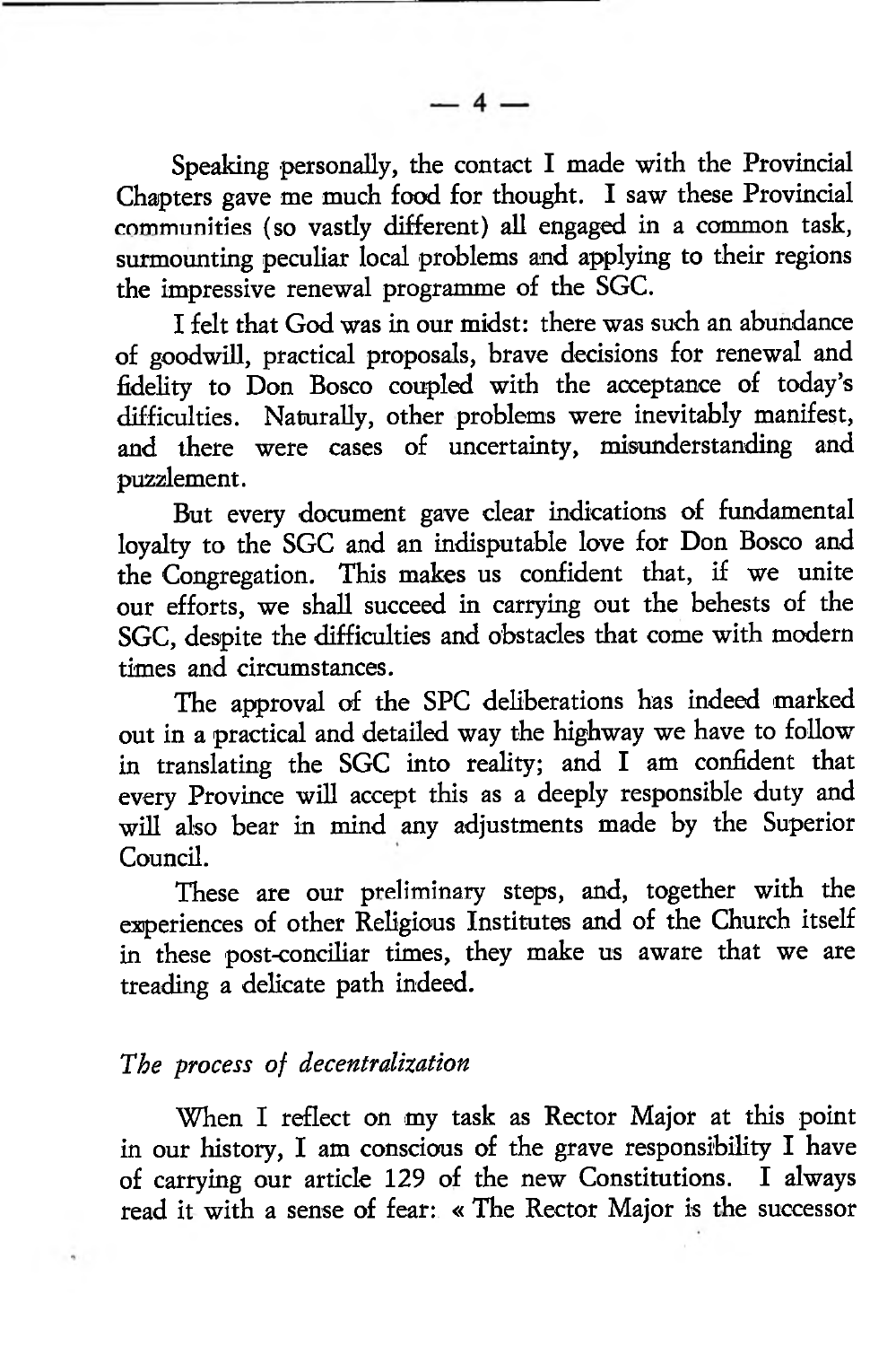of Don Bosco and the father and centre of unity for the whole Salesian Family ».

I reflect deeply and often on these words; I discuss them with other superiors and people who can shed light on them so that I may realise all the vast implications, the responsibilities and the problems they entail.

For this purpose, while setting the wheels of renewal rolling in all the Provinces of the Congregation, I want you to ponder with me on the responsibility that weighs so heavily on me and the Superior Council.

We are on the point of beginning our process of decentralization as directed by the SGC. On the other hand the same SGC was well aware of the grave dangers that would accompany a decentralization that was not well understood and not in harmony with the life-giving energies contained in those things that unite the Congregation; and so it stated, « Government at world level ensures the overall unity of the Society in its work and action ».(1)

My dear confrères, you see plainly how important, nay fundamental, it is to give full and adequate treatment to this delicate and urgent matter; we are all involved in it: indeed the very life and existence of our Congregation depend on it. So my subject is: —

### **DECENTRALIZATION AND UNITY IN THE CONGREGATION TODAY**

I have said that we are all involved; and so I beg every Salesian to peruse these pages carefully. Especially do I appeal to those who are directly and immediately responsible for translating the directives into practice. What follows now will clarify in a concrete way how far the renewal required by the SGC is inti-

(1) Const. 124.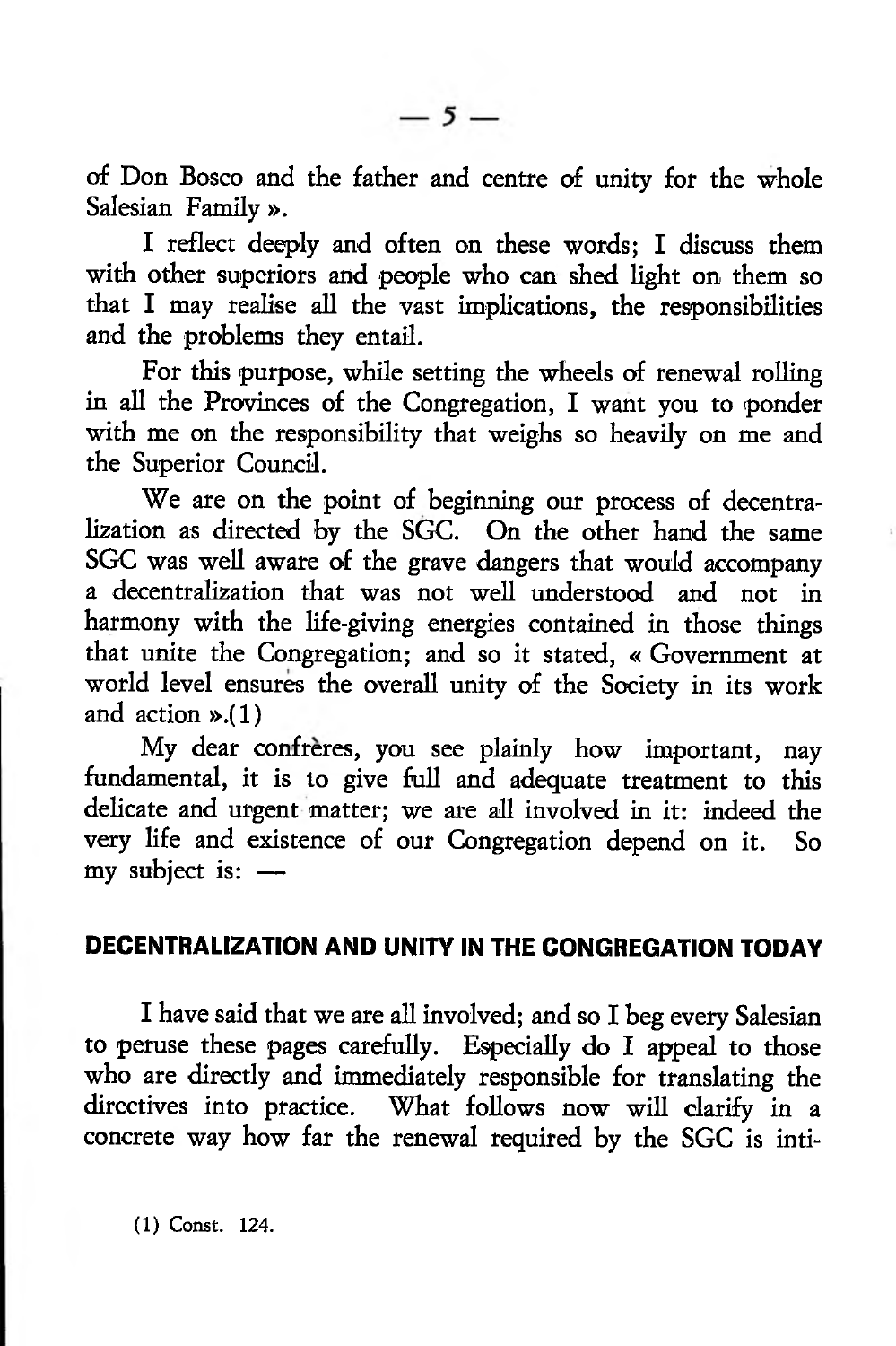mately bound up with (indeed subordinated to) the balance and harmony of the two components: decentralization and unity.

To really get to grips with the subject it would be well to re-read the Acts of SGC nos. 138, 636, and especially 713-725; and also the new Constitutions, articles 123-127.

I want to make it clear that it is not a matter of treating unity and decentralization separately, as though they were mutually opposed. This is certainly not the case! We need to be convinced that one implies the other: lively unity in the Congregation finds its fulfilment these days in decentralization; just as genuine decentralization implies a unifying effort that is explicit and practical.

The will of the SGC is that the Congregation be vitally one in its decentralization. It directs that the decentralization be a pluralistic realization of its mission: « The Province is responsible for structures to maintain unity with the centre and within its own confines, and also those structures which will make it possible to fulfil our Salesian mission in a way which meets local needs ».(2)

It is plain that this matter requires serious treatment and doctrinal reflection; and some confreres may find this rather difficult. Nevertheless I believe the problem demands this sort of approach, and it will throw light on the difficulties the times impose on the Congregation.

## **1. UNITY IN THE CONGREGATION**

To clarify this matter it would be well to examine into the nature of our Congregation.

To consider unity and decentralization as simply sociological and juridical is just not good enough. Our assessment must be based on faith: we have to consider the Salesian vocation-identity in the Church.

(2) ASGC 139.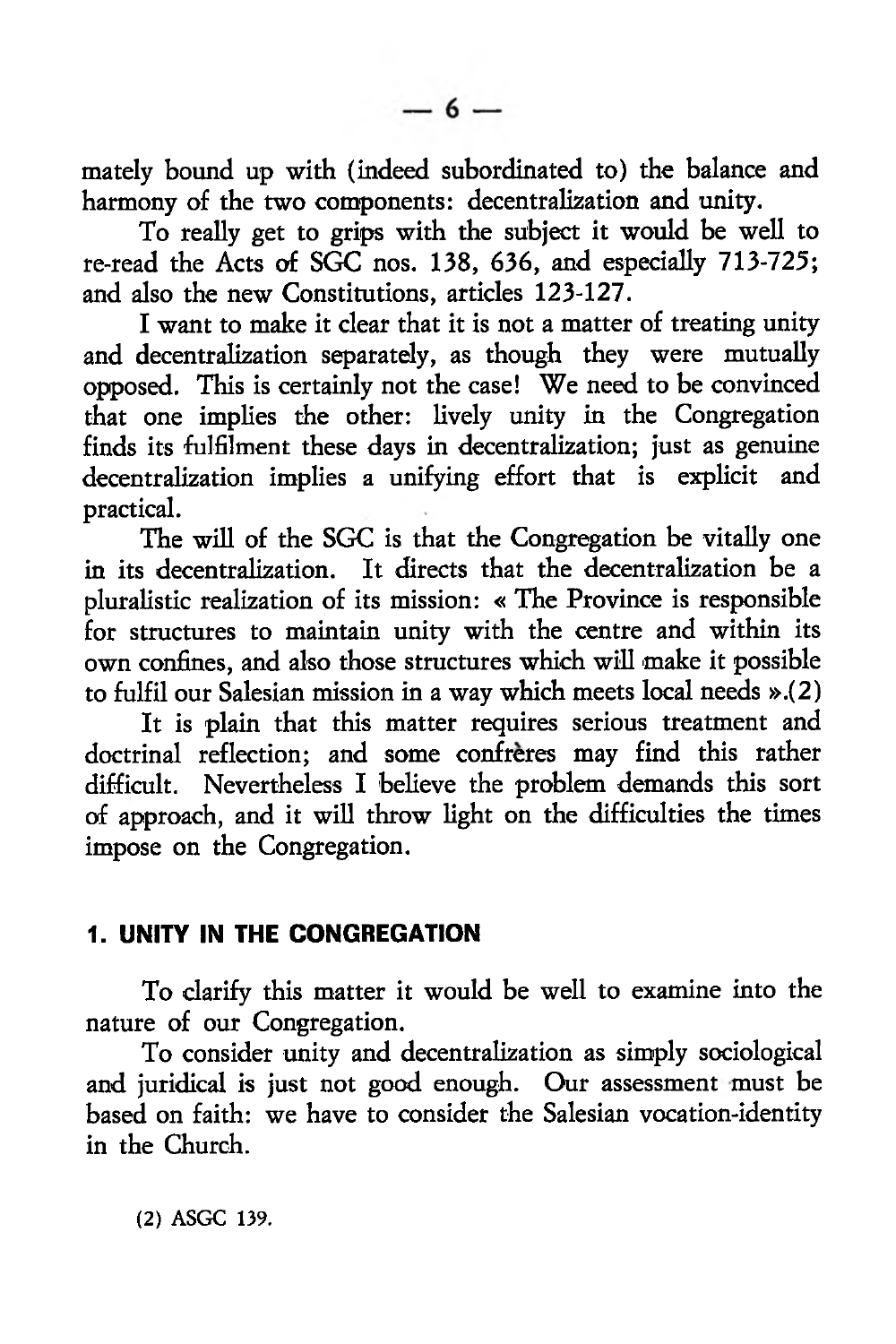$-7-$ 

A propos of this we need to ponder a number of basic principles as set down by the SGC. They will constitute the platform for our reflections. These fundamental principles contain a wealth of doctrine. My letter is hardly the place for dwelling on and dilating in depth—which is a task for experts; but I feel I ought to touch briefly on a number of points, not only because they are basic, but also because they will be of considerable help in viewing the problem of our unity and decentralization in proper perspective.

## **Our Society is an ecclesial reality**

This is a most important principle. The Society of St. Francis of Sales is not just an « institutional organization » at the sociological level; it is a living part of the Church and shares its nature.

Now the Church, as described by the Council, (3) is a reality with a « sacramental » character. It is a living « organism » made up of two elements that cannot be separated: a divine element, animating and unifying, and a human element with a social dimension. The human element is naturally dependent The human element is naturally dependent on changing times; but it is inseparably linked with the divine element and cannot be reduced to any of the purely human institutional forms.

This sacramental reality needs to be stressed these days because the intense process of secularization that is taking place is imperilling the realization of what constitutes the peculiar « nature » of the Church. Present day cultural changes make certain revisions in the human elements of the Church inevitable, and this is especially so in the sociological field. We have to accept that the anthropological sciences have progressed and require criticism that is truly objective. But it would be naive to overlook the main characteristic of the « nature » of the Church, its « vital

<sup>(3)</sup> Cf. Lumen Gentium n. 8.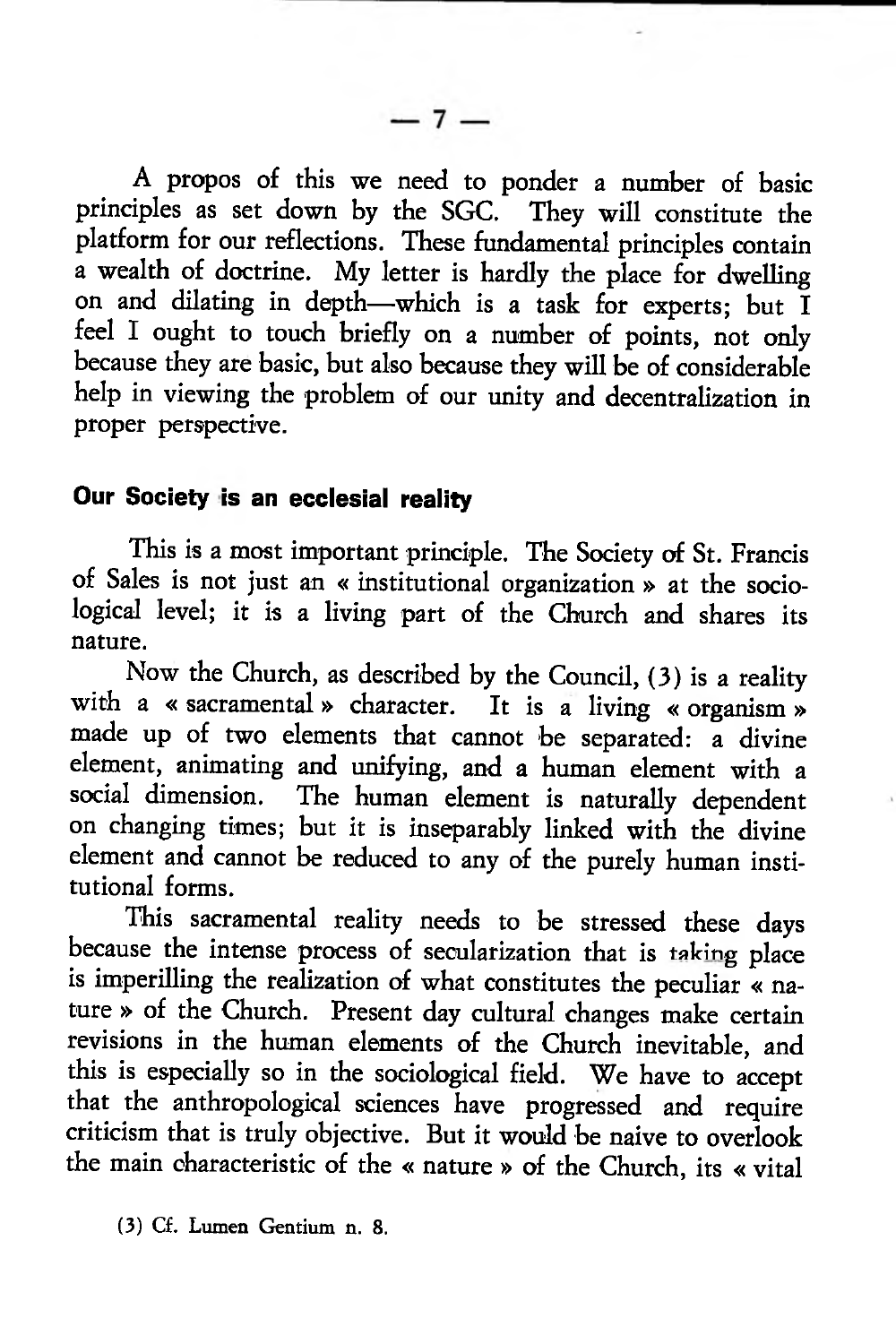principle » and the specifically « sacramental» manner whereby it is involved in the social plans.

Our overall vision becomes falsified and obscured and lifeless if we are not convinced of the operating presence of Jesus Christ and the enlivening influence of his Holy Spirit who make the Church the Mystical Body of the Lord.

Now our humble Society is a small living part of the Church's sacramental reality. Hence it is correct to state that it has a charismatic nature whereby its institutional and social aspect is organically linked to the presence of Jesus and the influence of his Spirit. This is well put by the first article of our new Constitutions: « With humble gratitude we believe that the Salesian Society came into being not only by human agency but by the providence of God. It is this active presence of the Spirit which is the firm basis of our hope and it urges us to fidelity ».

At the base of our common vocation there is the very real gift of God, the lively presence of the Spirit; and this is the origin and explanation of the unity of the Congregation. bonds of our communion go far deeper than simple human friendship; they certainly do not exclude it—indeed they favour it and are benefited by its presence. But one must delve deeper still: communion is a gift that comes from the Holy Spirit. To quote an eminent theologian in support of this asseveration: « From the Christian angle we can go in search of « communion » only because it has already been bestowed beforehand by God in Christ and in the Holy Spirit who imbues us. Every desire for union demands a permanent state of being-already-united; and this does not depend on us, it is not due to our natural capacity to open up to others; it is because God has. made us his children and co-heirs of his Son. The gift of unity is beyond our powers of disposal: it derives from God, is 'perfected in God, and one cannot dispose of God ».(4)

<sup>(4)</sup> Von Balthasar: Communio: un programma su « Communio», n. 1, 1972, p. 6.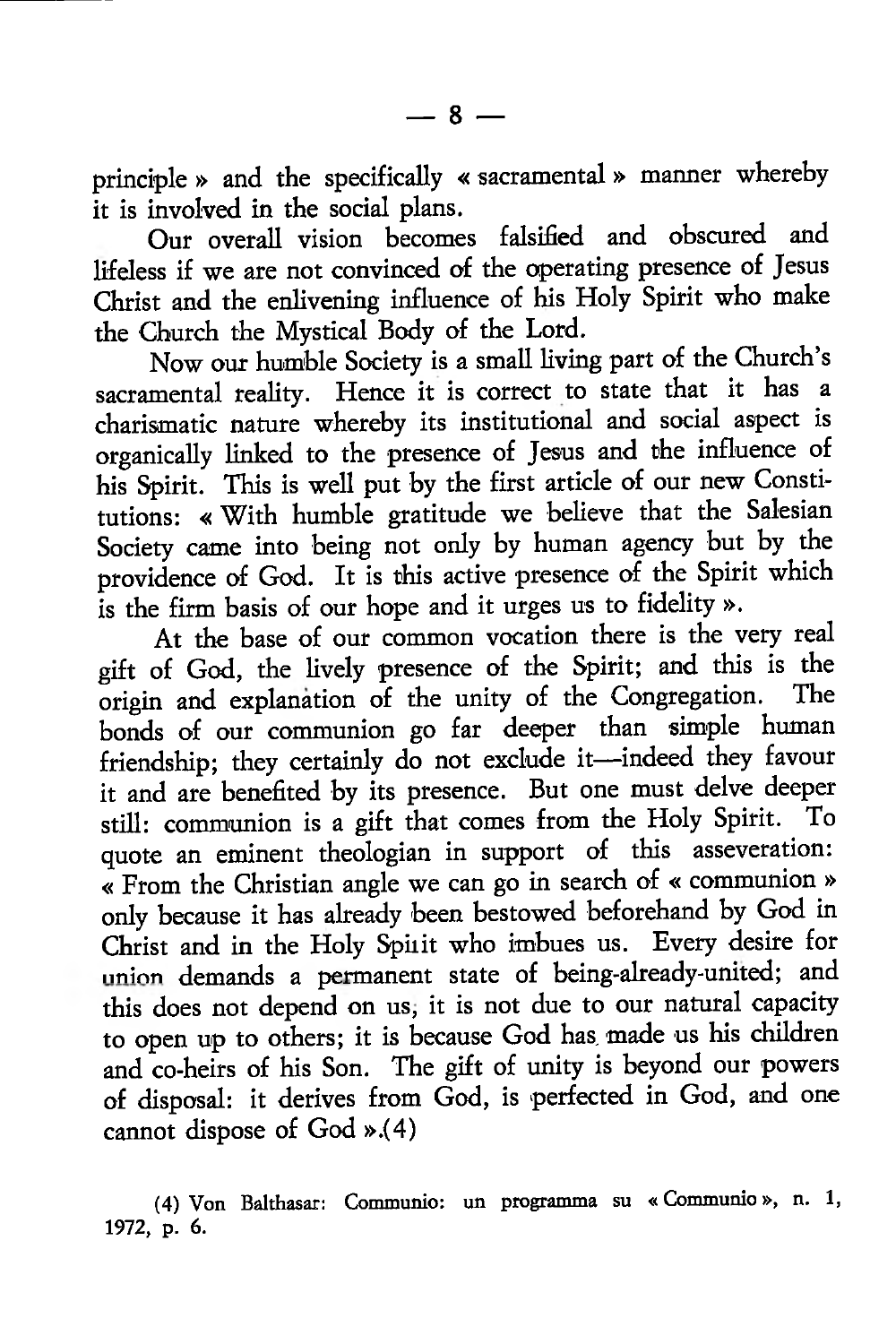This basic aspect of our « communion of unity » is duly emphasised by our SGC.

In the Constitutions Salesians are defined as « a community of the baptized *»,(5)* « united by the bond of charity and simple vows », hence with « one heart and one soul in supporting one another and in loving and serving God ». Our whole consecrated life is viewed in this light; it is a means to « greatly favour such communion ».(6) In the profession formula the Salesian engages to live in the Salesian Society, one in spirit and in action with his brothers .(7)

*So to our first basic principle:* we have to consider unity and decentralization in the light of the true nature of the Congregation as an institution of Religious Life in the Church—to treat it as a gift of God and so avoid the deviations that result from « horizontalism ». As changes come about we must strive to show forth this presence of the Spirit in us and « in our own Salesian way try to becoms signs of and bearers of the love of God for young people, especially those who are the poorest and most in need ».(8)

#### **Our Society has its own proper and special charism**

Why is our humble Society to be considered a living part of the Church? A thoughtful and practical answer to this is to be found in the first document of the SGC.

When we speak of our proper charism we are not saying that Don Bosco was a thinking genius discovering new theological and anthropological dimensions; we do not claim he was an Augustine of Hippo or a modern anthropologist; but we do see

*(5)* Const. 2. (6) Const. 51. (7) Const. 74. (8) Const. 2.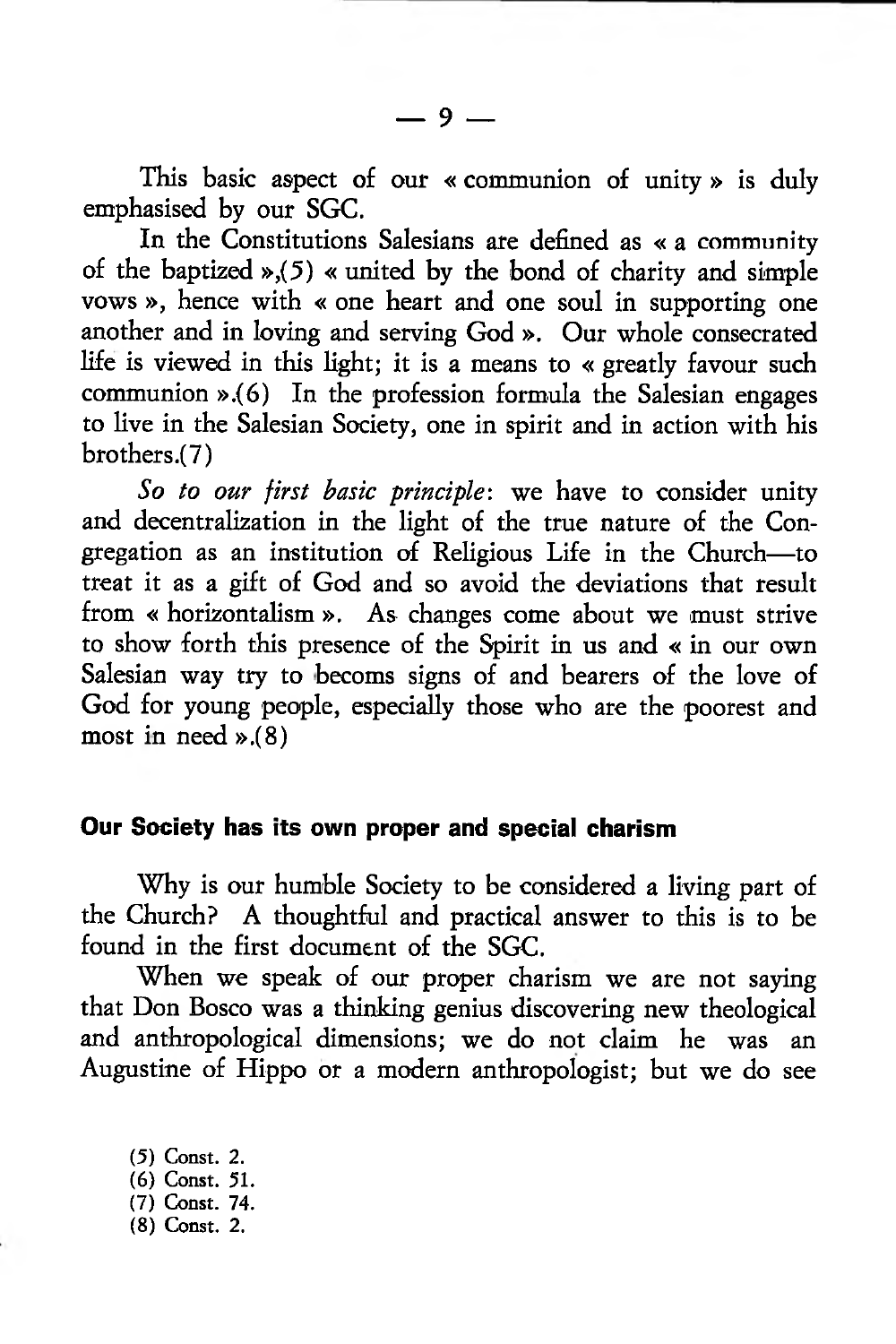in him the original qualities of a Founder—the amazingly fruitful collaboration whereby he used the gifts bestowed on him by the Holy Spirit, multiplying his talents and spreading them throughout the world for the salvation of the young.

These gifts exhibit a great variety. Taken together as a whole they constitute our vocation-identity—they are the components of the vital unity in our Society. The SGC lists them and defines them clearly and thoroughly. Here are the main ones.

— The Lord and his Spirit are actively present among us urging us to apply to today's needs the permanent gift bestowed on Don Bosco .(9)

— The « mission » given us by the Church. $(10)$ 

— What constitutes the « Salesian Spirit ».(11)

— Our own special way of living the Gospel.(12)

— Our way of providing an apostolic presence: the Preventive System.(13)

— Our particular community life and its family spirit.(14)

When we refer to the Congregation's proper charism we are touching on an aspect that is closely linked with its « divine element »; it constitutes its identity and is indispensable for its existence. This set-up means that if the Congregation is not united it ceases to exist.

It is to the book of our Constitutions we must turn for our authentic and proper charism—its definition, its component parts and the way we put it into practice.

« Outlining for us the essential features of our vocation it offers us a way of life, ready to reach the fullness of love: "I

(9) ASGC 1-22. (10) ASGC 23-57. (11) ASGC 85-105. (12) ASGC 106-127. (13) ASGC 58-84, 93, 360, 365; Const. 25. (14) Cfr. ASGC 84, 481-503.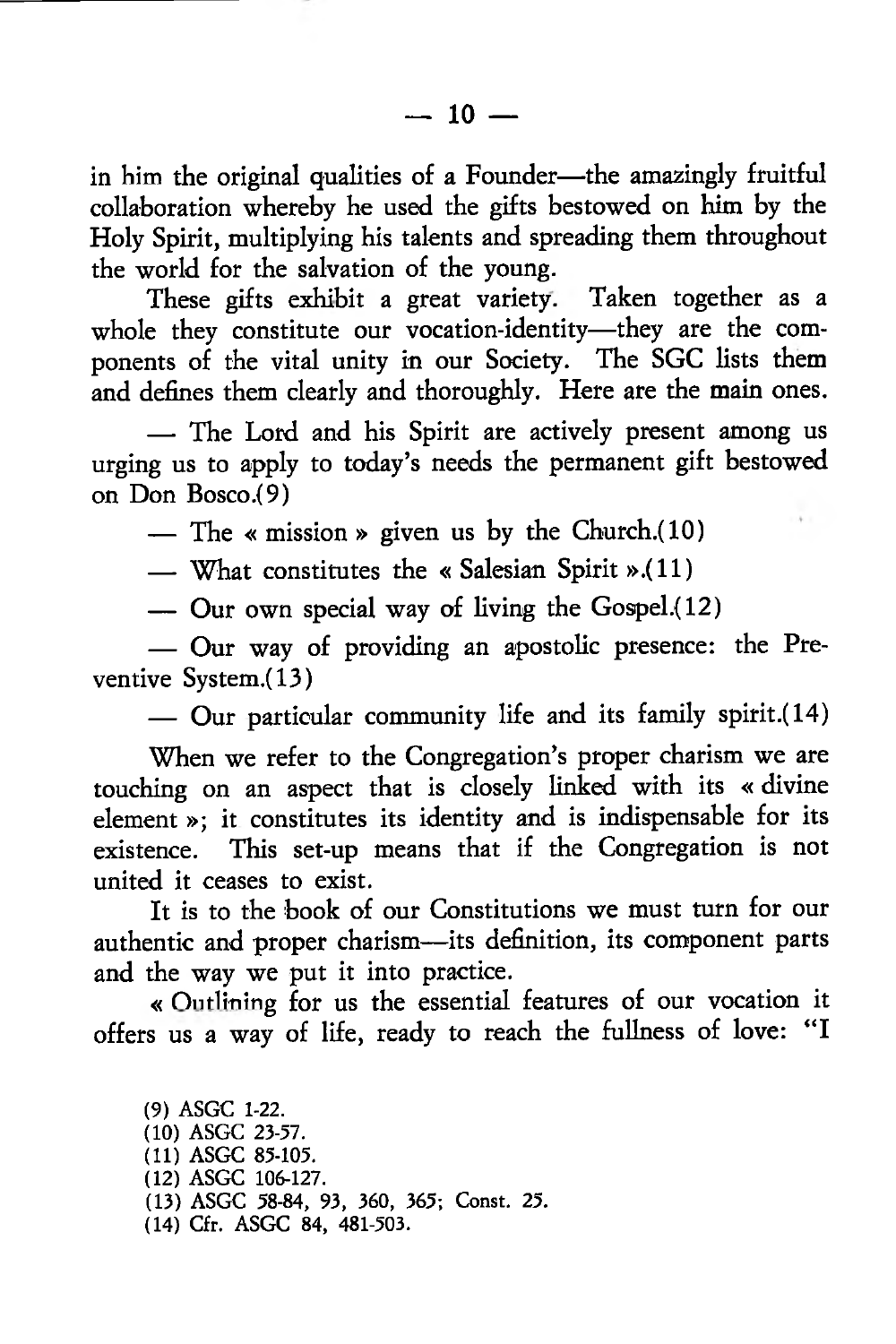will run the way of your commands; you will give freedom to my heart."  $\ast$  (15)

The Constitutions are the official key to our particular vocation; the principles they contain have received the Church's authoritative confirmation. We find in them « the spiritual riches of our Salesian traditions and the basic norms for the life of our Society ». They thus « give direction to our profession and shed a radiance on our fidelity », and they assure us « that the way of life we have chosen is true to the Gospel ».(16)

It follows that the Constitutions are our point of reference par excelence when dealing with our religious life and its characteristic aims; they are the greatest criterion of unity the Congregation possesses.

*Another basic principle:* Decentralization cannot ignore or tamper with the component parts of our particular charism as defined in the Constitutions. Rather it must translate them into concrete situations. The reason is of course that decentralization implies greater participation and responsibility, caring for and furthering the spiritual riches that make up our vocation. Hence unity and decentralization necessarily and basically mean that every Province must improve its understanding of the characteristic properties of our spirit and know, study and practise the Constitutions. If this is lacking, the very fabric that constitutes the life and unity of the Congregation will fall apart.

## **The Salesian Society is a genuine Religious Congregation**

A further step in our argument: The Society of St. Francis of Sales (as an institution) is not simply a mighty apostolic workforce; it is not at all a mere spiritual brotherhood. Before the SGC maybe some thought along these lines, perhaps even suggesting that our Congregation should have evolved into a

(15) Const.: Foreword.

(16) Const. 200.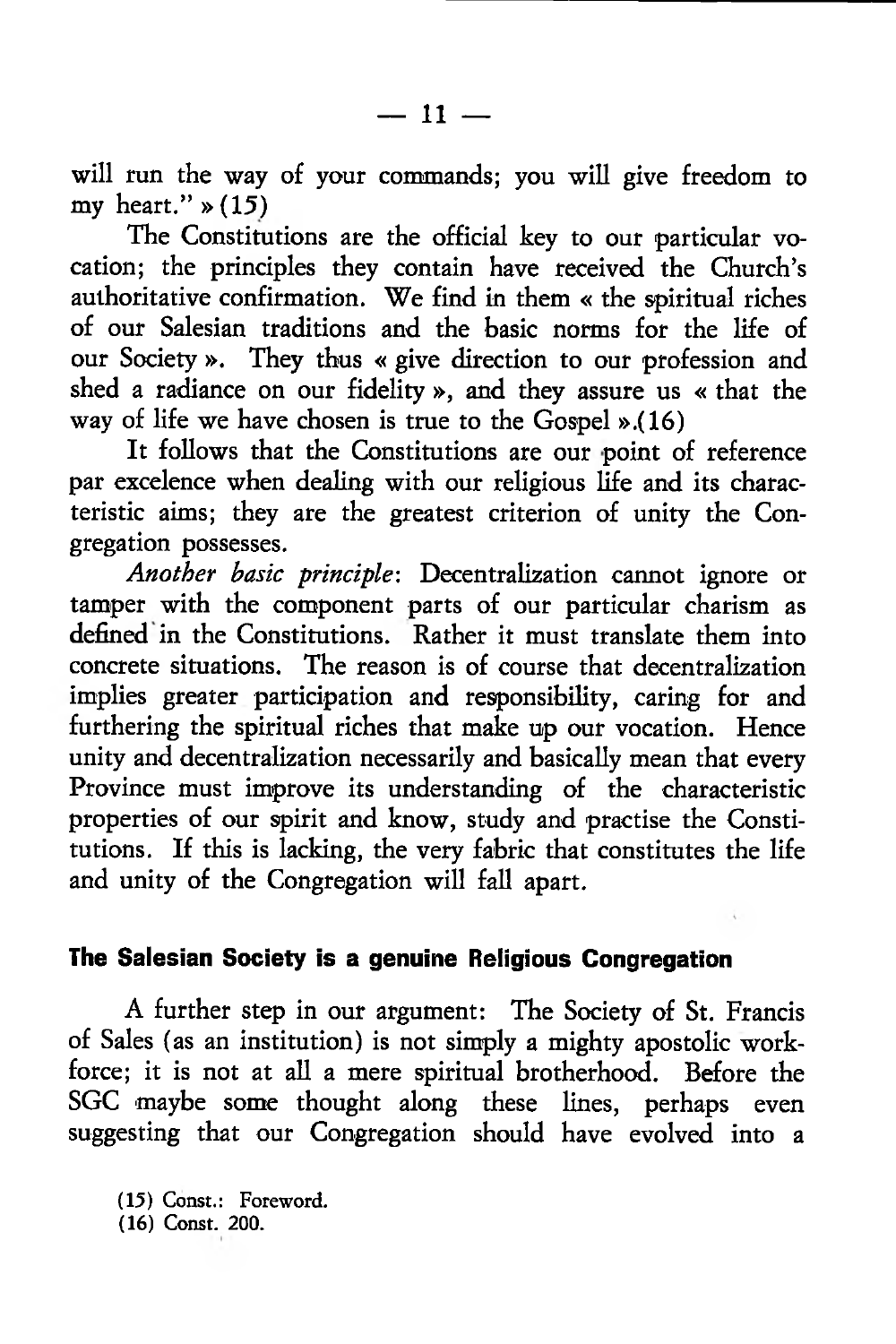Secular Institute. But the SGC has clarified also this facet of our vocation-identity. It formally declared that the Society of St. Francis of Sales is a « Religious Congregation », specifically distinct from a « Secular Institute ». Hence to consider such a change seriously (even hypothetically) would make one guilty of an arbitrary and inadmissable tampering with our identity.

There is not the slightest doubt that today the signs of the times urgently require us to evolve and adapt ourselves, with the many social and cultural changes this entails; but we have always to respect the requirements of our identity in the « form » of our life as set out explicitly by the Constitutions. The early history of our Society makes it abundantly clear that Don Bosco wanted his closest collaborators to live in a Religious Congregation, albeit with maximum flexibility.(17)

Don Bosco wrote to the Vicar Capitular of Turin, « I aim to set up a Society in which the members retain all their civil rights as far as the governing authorities are concerned, yet at the same time constitute a genuine moral body in the eyes of the Church ».(18)

His first collaborators were not at all attracted by the idea of being « Religious » (« *frati* »(19) was the popular expression); but they understood very clearly that that was what Don Bosco wanted of them; and John Cagliero was quoted as saying, « " Frate" or not, I shall not leave Don Bosco ».(20)

With a canonical clarity that is no accident the new Constitutions affirm, « Our Society is made up of clerical and lay religious who live in community and make public profession of the evangelical counsels. Within the Church it is a Pontifical Institute of exempt religious living an active life embracing different rites ».(21)

(17) ASGC 128-180. (18) MB VII 563. (19) MB III 547; Annali I pp. 12 & 31. (20) MB VI 334-335. (21) Const. 3.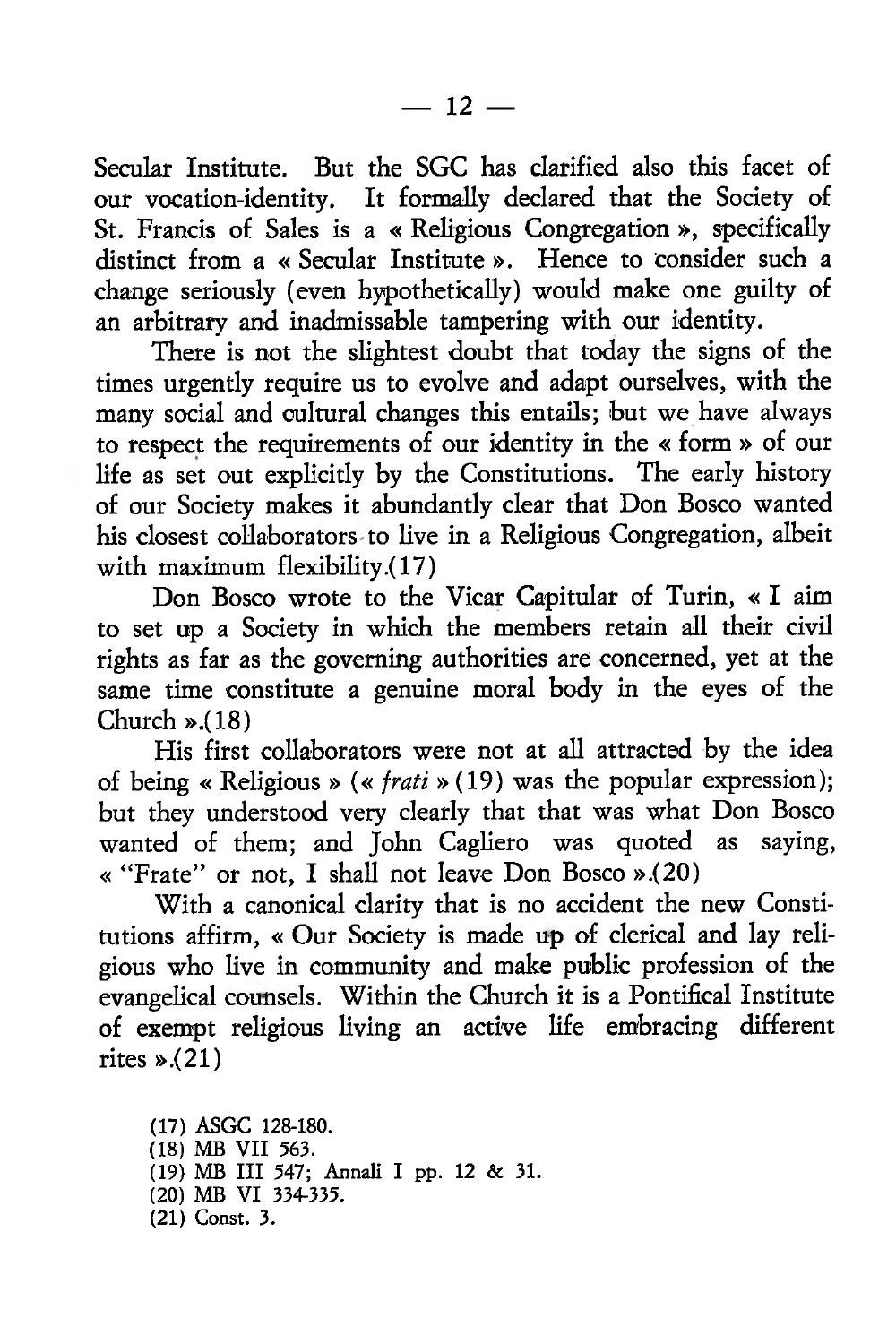The Secular Institutes (such as the Volunteers of Don Bosco) carry out their vocation in another form of life: « without a life in common but immersed in the world's structures ».(22)

« Life in common », in the best meaning of the phrase, is what distinguishes Religious Congregations from Secular Institutes. The Conciliar Decree on Religious Life speaks of the foundation of « common life », diawing its inspiration from the early Christian communities as described in the Acts of the Apostles: « Now the company of those who believed were of one heart and soul, and no one said that any of the things which he possessed was his own, but they all had everything in common ».(23)

In « Perfectae Caritatis » a number of practical consequences are listed, such as: community life of authentic brotherliness; prayer in common; the unity of members in the same spirit as a source of energy for the apostolate.(24)

Our SGC spoke clearly of the local Salesian community as a group of « members who are attached to the same canonically erected house; they live a common life in unity of spirit with the superior, and carry out with common responsibility their apostolic activity ».(25)

It is worth repeating that any member who wants to direct the redimensioning and decentralization towards a Secular Institute would be harming the Congregation's identity, and with it the common vocation of the whole Salesian Family. Certainly the Congregation may be flanked by one or more male or female Institutes; but this does not take from the Congregation the very identity by which it carries out a particular mission towards other groups of the Family.

*And here we arrive at another important basic principle*:

(22) ASGC 168. (23) ASGC 4, 32. (24) cf. Perfectae Caritatis 15. (25) Const. 181.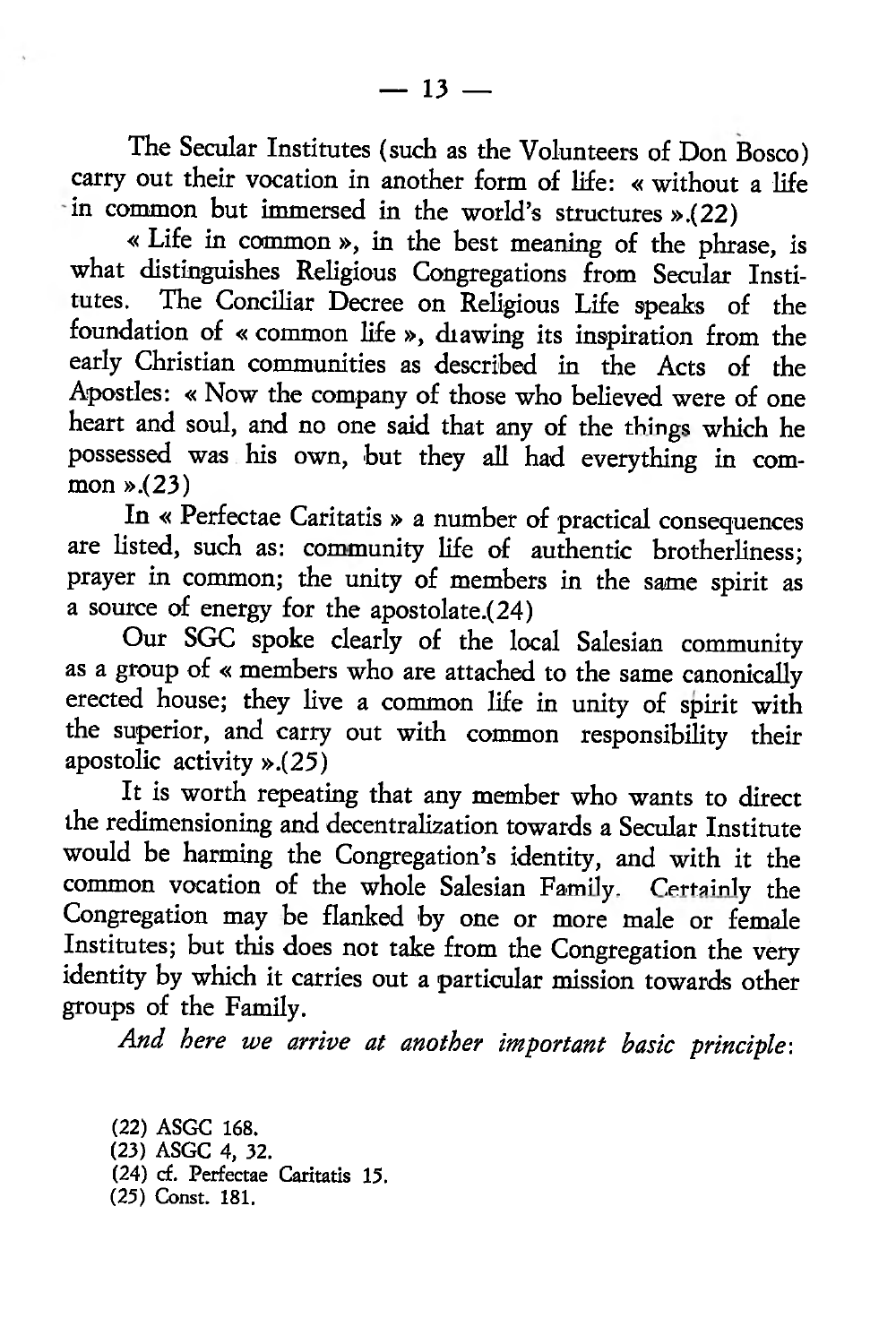Loyalty to his vocation requires that each confrere sincerely choose to *belong* to the Congregation as such, according to the kind of Gospel-life it envisages. To forage round for novel norms of religious life, to reject the « choice of belonging » would be a facile path to deviations; the consequences can easily be imagined.

### **The Salesian Society operates at world level**

The SGC reminds us that our Congregation is not a federation of independent communities; it is one single Society « made up of provincial communities, and these in turn of local communities ».(26)

The Constitutions say, « The Rector Major, as superior of the Salesian Society, exercises full authority over it. He has ordinary jurisdiction over all the provinces, houses and members in spiritual matters... and is the official lepresentative of the Society ».(27)

These words are not quoted in a foolish anxiety to emphasise a constitutional right which no one disputes, and which today is to be exercised in a new sense of service and collegiality. quote them to recall one of the aspects of our Congregation's identity: we are not a federation of independant communities, but a single Society, a genuine world-community!

Assuredly in this single Society we have to renew and strengthen the lively sense of « communion» and also show respect for proper autonomy; but « communion » and « autonomy » are not in opposition to unity—they are part of it. fact, communion presupposes diversity and this autonomy (which does not mean independence) assures respect for « diversity in the harmony of communion ».

(26) Const. 124. (27) Const. 130.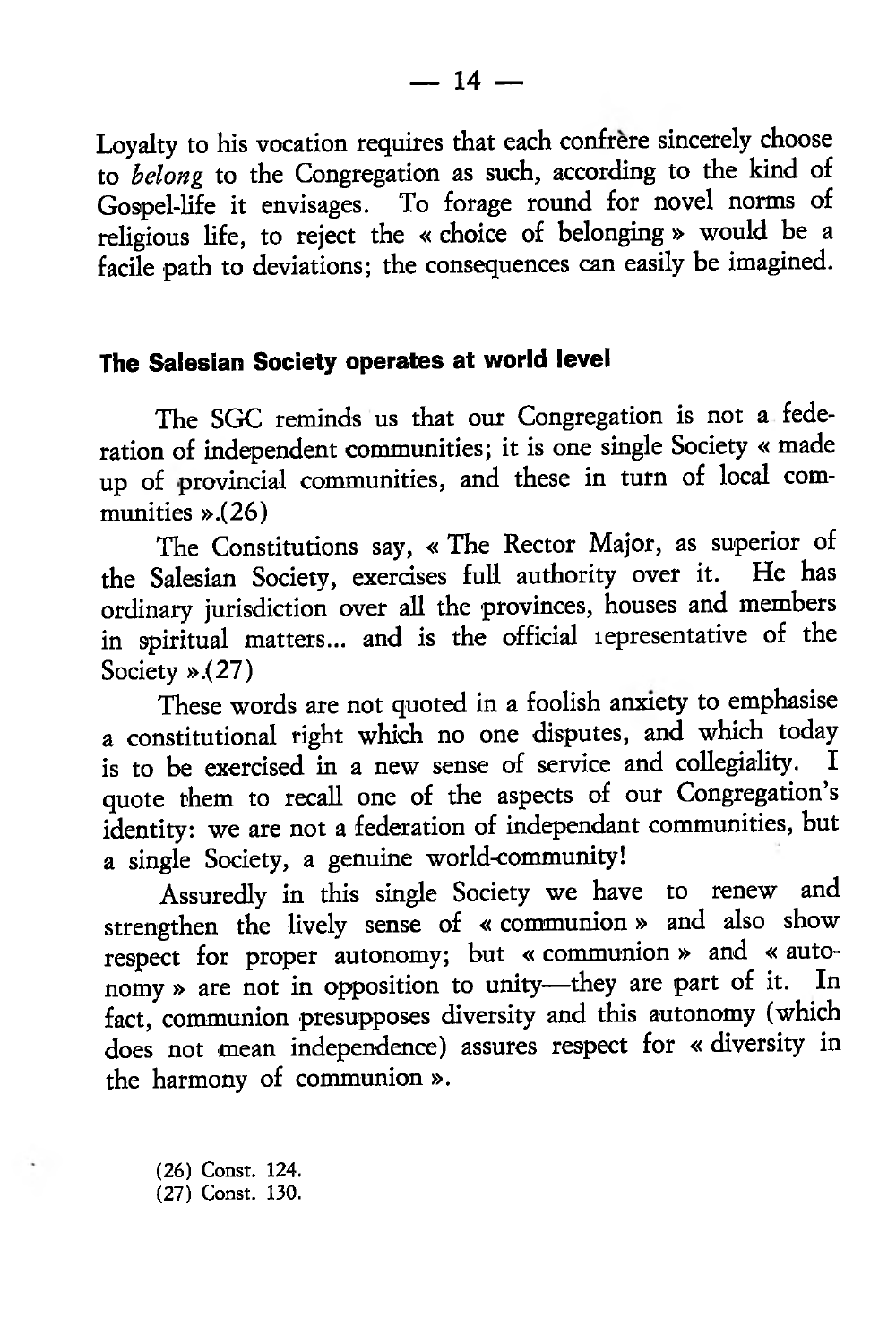This consideration has no small bearing on the way we think out and actuate our decentralization—it must be effected without severing our important world unity, for this gives a special characteristic world witness to our Salesian vocation and an organizational efficiency in service and availability for the Church.(28)

Don Bosco spoke of this matter in the First General Chapter, stating clearly: « We are still taking our first steps; our numbers are not yet very great; and up to now all have looked to the Oratory as their centre. And as we forge ahead we must study all ways of keeping these ties firm; otherwise before long we shall be pursuing divergent paths and losing our dose bonds of union. We must do our utmost to remain united in one spirit ».(29)

# *Authority at the service of others*

These critical times prompt me to make mention of the Rector Major, the Superior Council and the Provincials with their respective Councils; these constitute an important and sensitive means of preserving world unity. The service they render (or better, their ministry of authority) must be exercised in the Congregation « at every level... in Christ's name, in imitation of him, and in the spirit of Don Bosco »; it is « a service rendered to brothers », it « aims at fostering charity among the members, co-ordinating common efforts, animating, orientating, making right decisions and correcting wrong ones, to realiste our mission ».(30) « At the different levels (local, provincial and worldwide) the centre which in Don Bosco's mind guarantees unity is the respective superior ».(31) The central government must « ensure the overall unity of the Society in its work and action ».(32)

I

<sup>(28)</sup> ASGC: various pages, esp. 713-722 (very important).

<sup>(29)</sup> MB XIII 286.

<sup>(30)</sup> Const. 125.

<sup>(31)</sup> ASGC 720.

<sup>(32)</sup> Const. 124.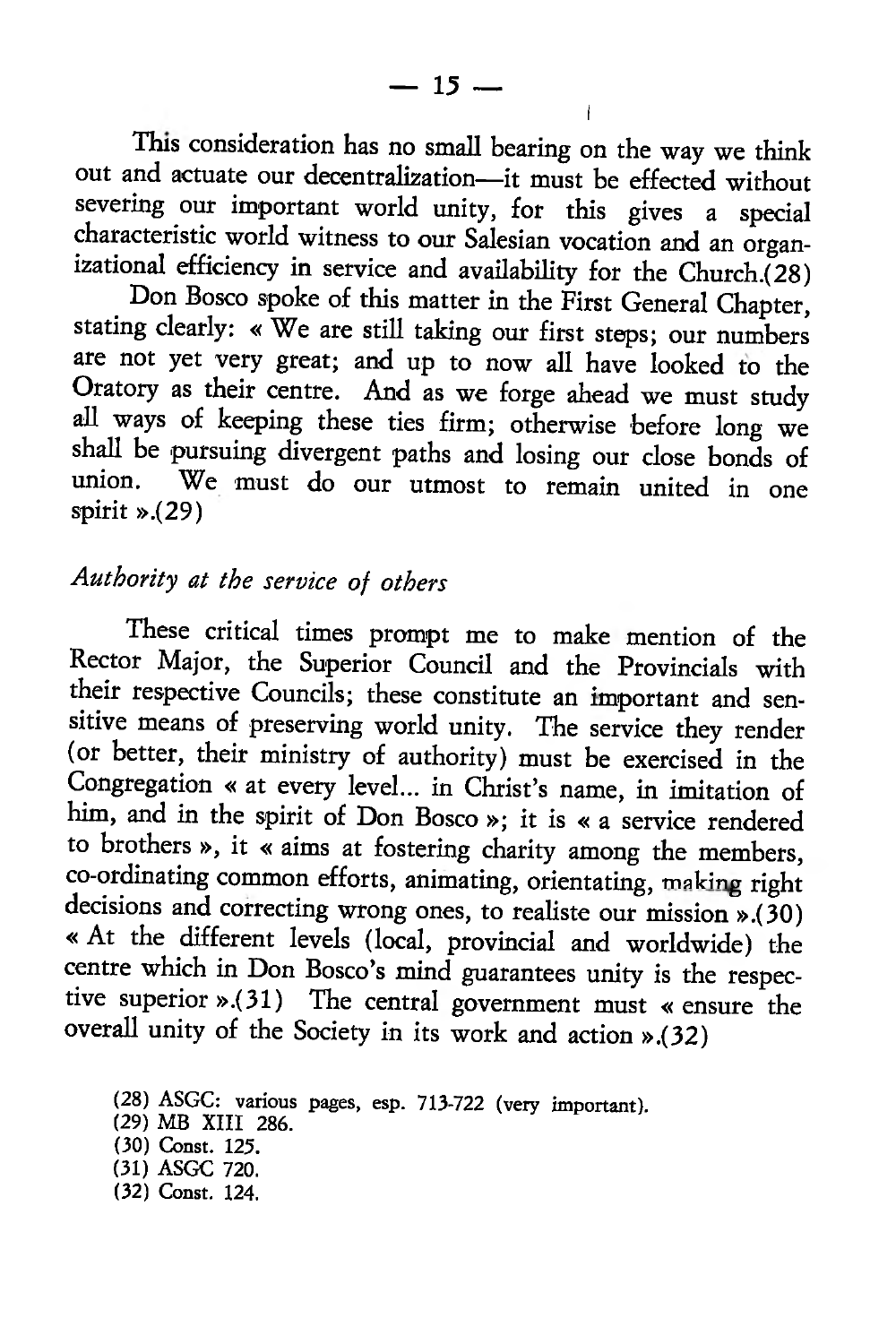The Rector Major's main preoccupation is « to promote in the members a constant and renewed fidelity to their Salesian vocation ».(33) This is why the Regulations state clearly that the Rector Major should « keep in active contact with provinces, houses and members », and on their part the members are reminded of their duty of « keeping united with the Rector Major and accepting his directives ».(34)

It is in this robustly unifying sense that the ministry of authority is considered in its source (35) and in its practice: « Superiors at all levels share in one and the same authority and exercise it in communion with the Rector Major for the good of the whole Society. Thus, while promoting the good of their own communities, they are concerned with the unity, growth, and the development of the entire Society ».(36)

One of the main tasks of the Superior Council is to « promote fraternal union between the different Provinces ».(37) « It is the task of the Regional Councillors to further in a special way an active and positive sense of brotherhood and family spirit in the relationships between confreres, between the provinces and the Rector Major and his Council, and between the Provincials themselves ».(38)

The Provincial « exercises a service of charity and pastoral zeal in the building up of the provincial community in brotherly love »,(39) and « he fulfils his office in union with the Rector Major ».(40)

It is plain that the world-unity of the Society is not just a matter of tactics or organization, a means of getting the best

(33) Const. 129. (34) Reg. 95. (35) ASGC 721. (36) Const. 131. (37) Const. 134. (38) Reg. 128 (1). (39) Const. 167. (40) Const. 169.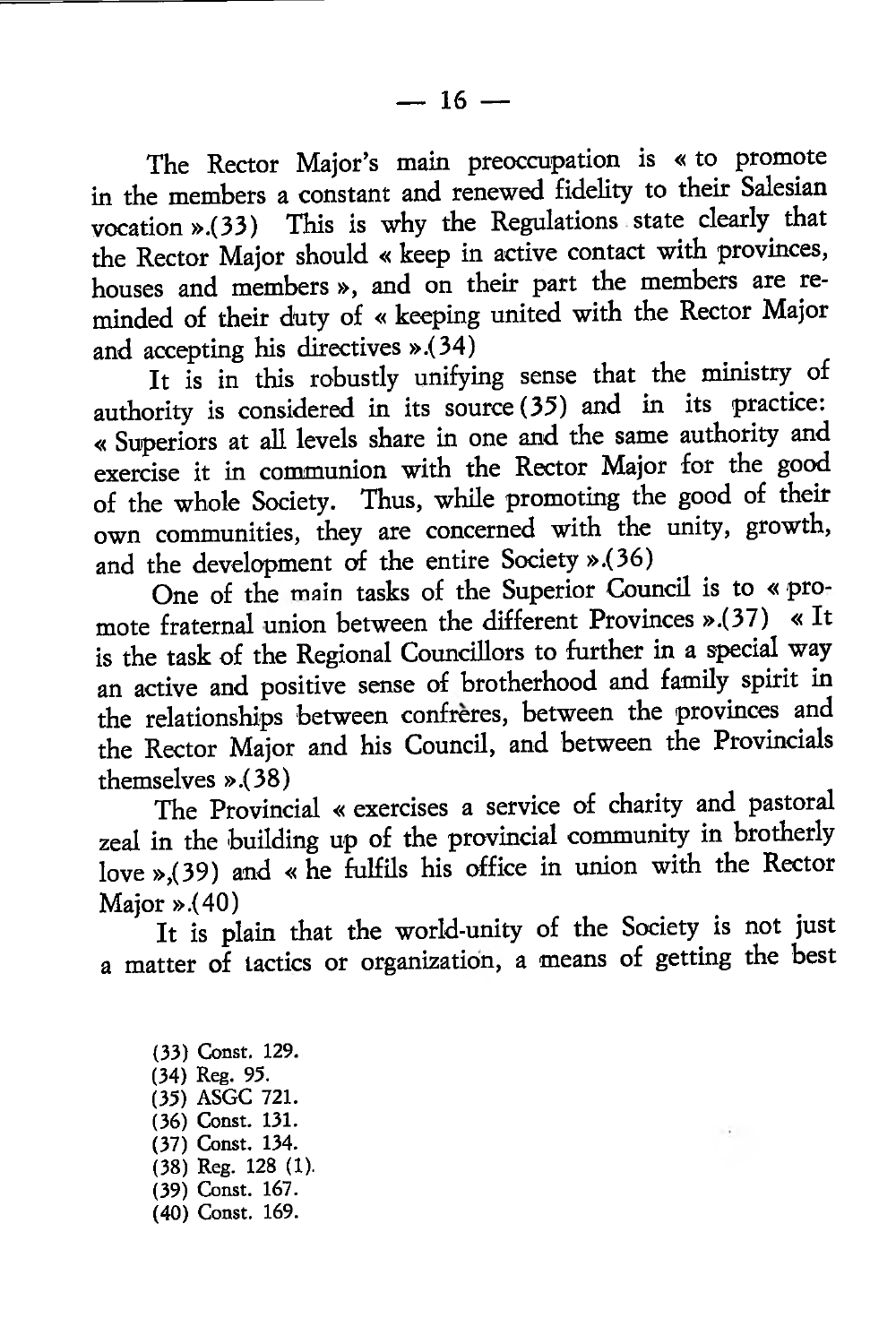$-17-$ 

out of our labours, a strengthening of the framework of the Congregation to ensure its solidity: it has a far deeper value. When we say, for instance, that the Rector Major is the « centre of unity » for the whole Congregation, we do not refer to mere organization, but to our charismatic communion. Indeed insofar as the Superior represents Christ, he is the fosterer of unity and the principle of communion. This is an inescapable point of reference.

An obvious earnest of the world dimension of the Congregation in the General Chapter. Its raison d'etre and its internal dynamic and juridical form convincingly express such a dimension. It has no similarity to a political parliament. rismatic, it deals with the unity of the Congregation—a unity that already exists but which is diligently pursued by means of dialogue, community reflection, and in the wealth of diversity found in each provincial community.

Our world unity is a reality, but it is not like a castle built<br>and for all in which we are permanently established. It once and for all in which we are permanently established. is something active, a reality that grows and evolves; but unfortunately it can drag its feet, it can wither, and it is subject to rifts and crises. It is the goal towards which we labour with It is the goal towards which we labour with difficulty. Sometimes it seems merely an ideal; but we must keep seeking it untiringly and with purity of intention, with humility and courage; fidelity to Don Bosco and his spirit must be our driving force.

*Our next basic principle-.* We are a world community. This implies real bonds of communion that transcend the confines of the Province. In this communion we should bear in mind the privileged service enjoyed by the General Chapter and the Rector Major. « The General Chapter is the principal sign in the Society of unity and diversity ». « All members shall readily accept its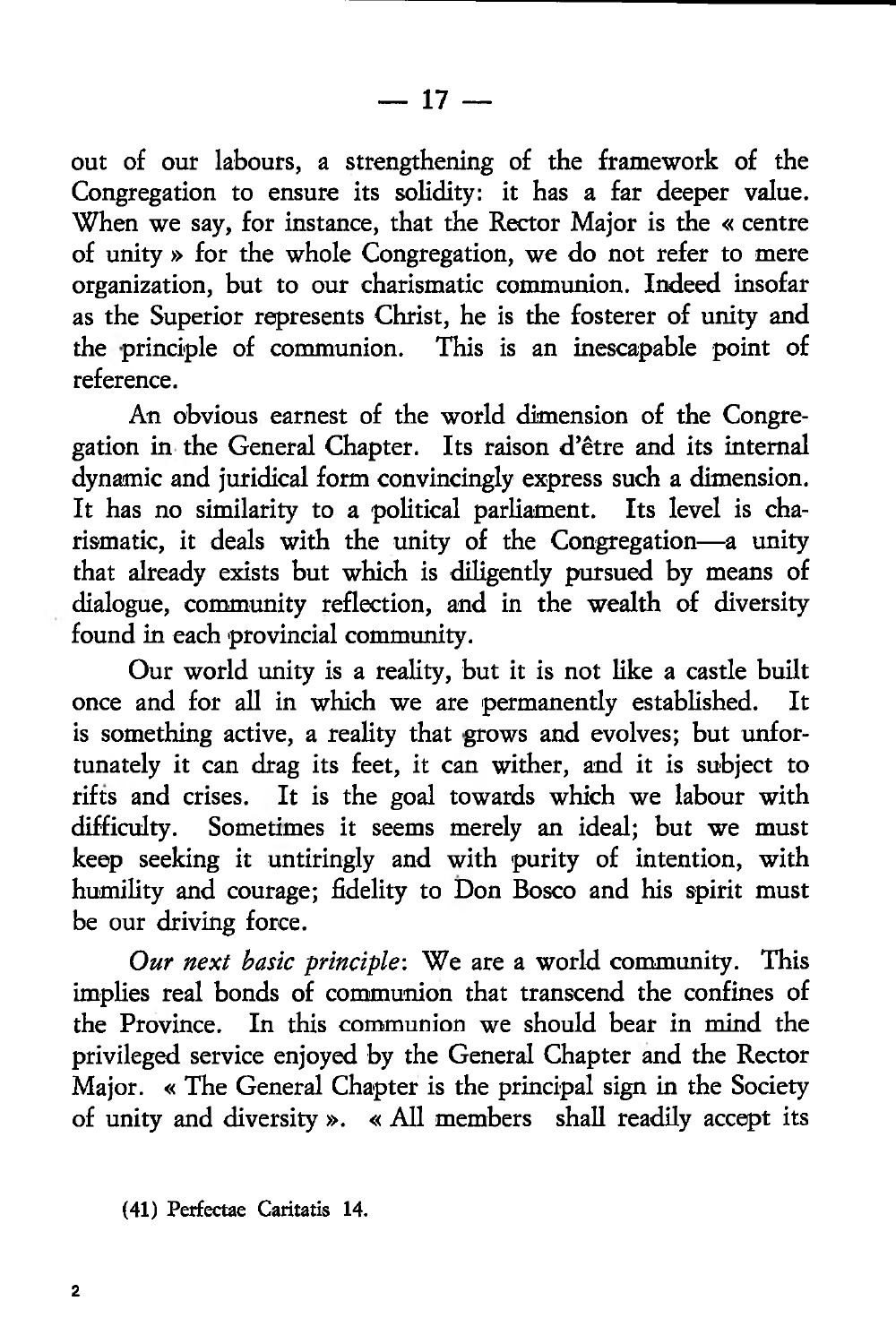deliberations, which become of obligation as soon as they are promulgated by the Rector Major ».(42)

And the Rector Major is « the successor of Don Bosco », the « father and centre of unity », the focal point of the whole Congregation, the source whence flow genuine incitements to untiy. To pursue this train of thought further: the Congregation draws its sustenance from him, and in union with him and the Superior Council it finds evident expression, the effective communion of the Provinces in the concrete unity of a single reality that operates on a world-wide scale.

### **2. HOW DECENTRALIZATION WORKS**

So far we have tried to establish a number of basic principles on the grounds that the future changes and the evolving of the Congregation must be in keeping with its vocation-identity. Any transformation that damages the real essence of the Society of St. Francis of Sales (as Don Bosco wanted it and as the Church approved it) would not be a process of growth—it would be a suicidal deviation.

Now let us strive to understand in depth just how we must set about our decentralization and unification.

#### **The provincial community in the world community**

The SGC views the provincial community in a new light; and if we are to understand properly what is involved in the present process of the Congregation's decentralization, we must grasp this well.(43)

(42) Const. 151, 152. (43) ASGC 139, 185, 506, 512.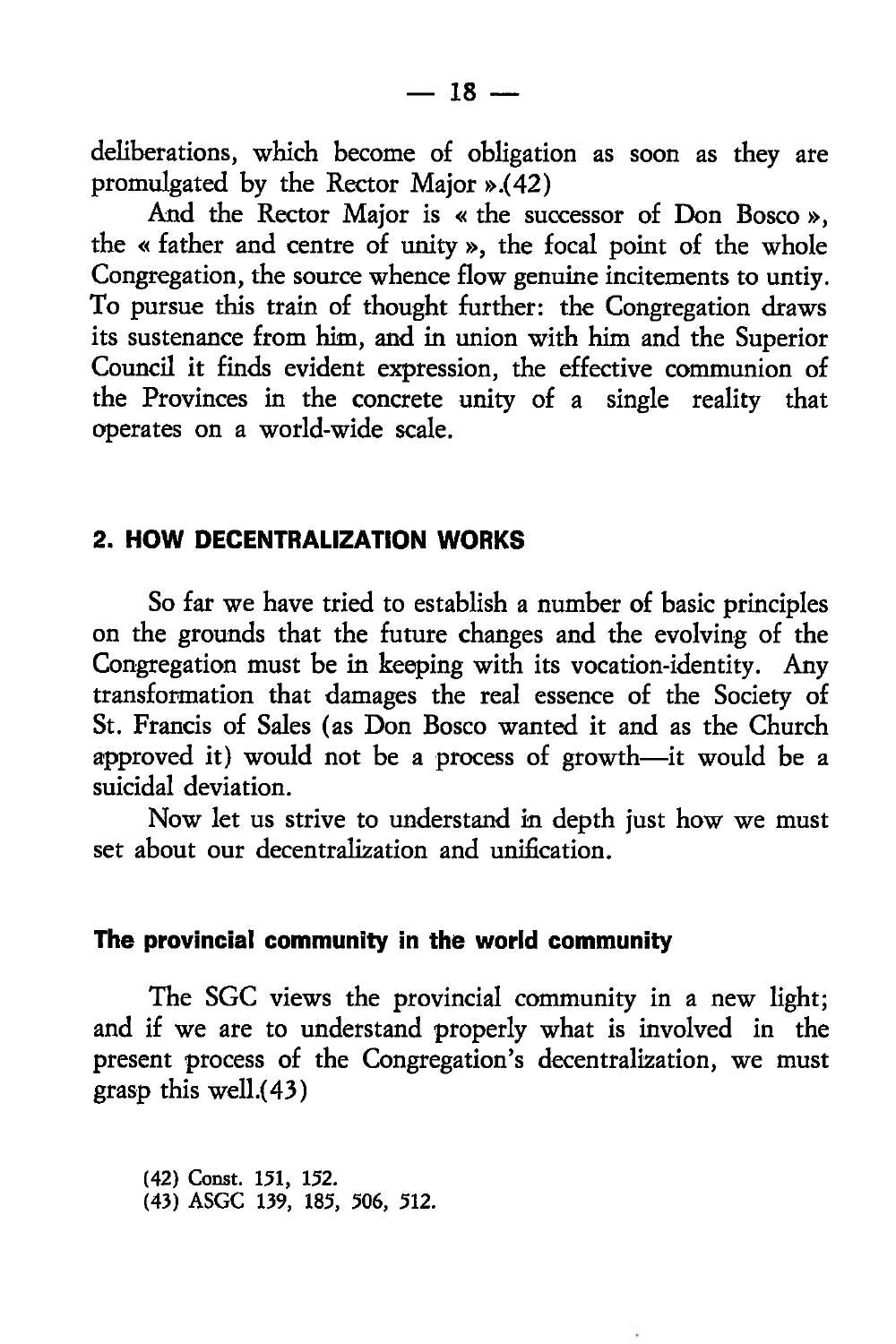Normally and technically a Province is a projection of the Congregation that, in some area of the world, translates into practice the concept of the « Particular Salesian Community », decentralized and autonomous. « The Province unites the various local communities into a larger community. It is canonically erected when the necessary and sufficient conditions exist for the effective carrying out of the life and mission of the Congregation in a specific juridical area with the autonomy that belongs to a Province according to the Constitutions ».(44) It is the main job of decentralization to perfect the structure of the Provincial community and the relations between its houses.

A practical example would be a Province in a region that has its own peculiar social and cultural characteristics. away the dynamics of the Salesian vocation would be influenced by two preoccupations: spiritually—how to remain faithful to the identity of the Congregation founded by Don Bosco; and socially—how to become truly involved in the culture and needs of the locality.

It is in this double action of union that is centripetal, and diversification that is centrifugal, that we illustrate clearly our post-capitular striving for decentralization in unity.

There in only one Salesian Congregation in the Church, but the cultures and human situations within which it is called to work vary according to times and places. This calls for an active diversification; the Congregation's unity must eschew uniformity and be both cohesive and differentiated, as becomes a worldwide organization.

However, to attain an harmonious diversity it is necessary that differences of pluralism be drawn together concordantly by the centripetal force of unity. In essence every Province must be the Congregation insofar as it practises the one Salesian vocation.

The world community and the provincial community must be mutually integrated, for the former incorporates the latter.

(44) Const. 162.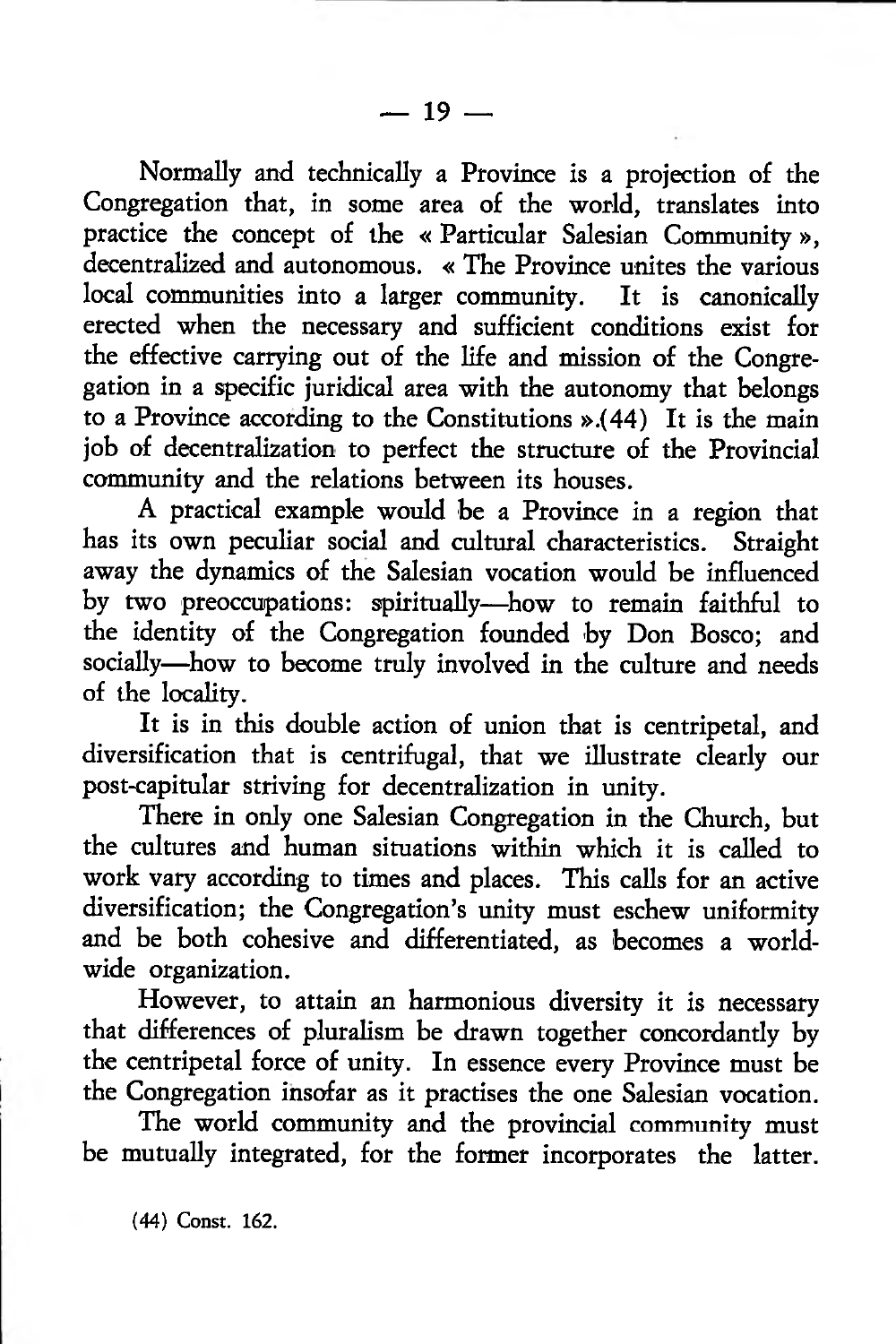This is not just some conventional inclusion—it derives from the very nature of things. The communion of a federation of independent communities is attained through a juridical act, external and subsequent. It is quite a different case with provincial communities and the world community: their relationships are those of living members in a single living body.

To arrive at this kind of integration, this close incorporation, it is not enough to indulge in wishful thinking, or occasional official reports, whether on grounds of expediency, bureaucracy or even diplomacy. We need to be continually engrossed in the communion that belongs to our vocation, a permanently purposeful attitude prompted by our fidelity to Don Bosco.

A Province cannot be a genuine « Particular Salesian Community » if it does not achieve the vocation-identity of the whole Congregation. Indeed no Province is loyal to its members if it does not lead them beyond the Province into the unity of the World Congregation.

#### **Tensions and dangers**

We are all aware that if the centripetal and centrifugal forces clash there will be tensions; and every tension can degenerate into a conflict if one of the opposing forces prevails over the other to the destriment of the latter.

Unfortunately we have all come up against rather serious problems on both sides. What follows will help clarify our line of argument.

On the side of unity there is the danger of falling into uniformity, a « centralism » that ignores topographical differences and disregards the various cultural and social needs and the principle of subsidiarity; it fails to give the necessary emphasis to the new dimensions of co-responsibility and dialogue.

On the other hand we are witnessing in these years a veritable chain reaction against every kind of uniformity. And the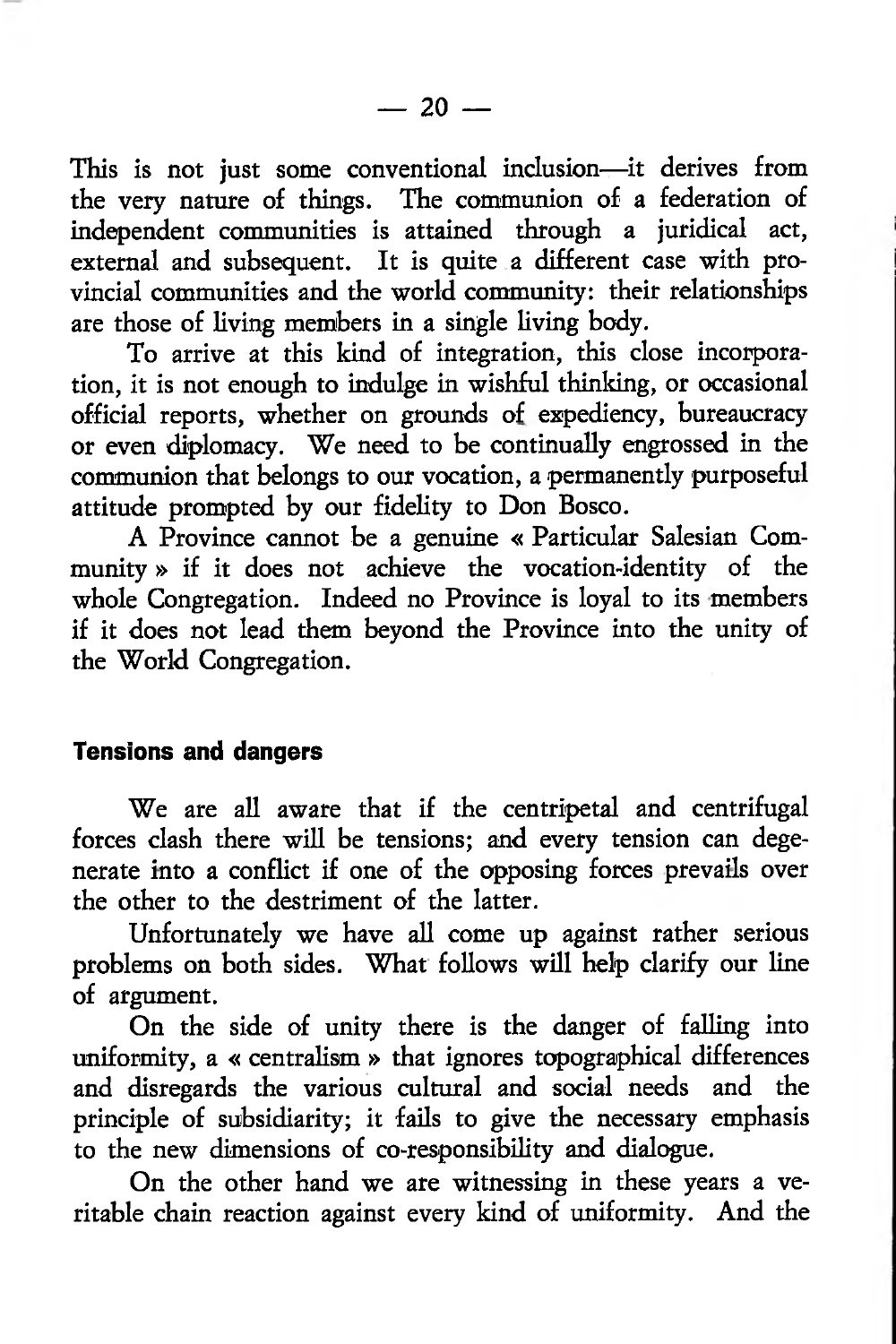impetus of this reaction is such that not only does it aim to destroy the serious fault of « centralism », but even the very centre itself.

Action that is prompted solely by reaction is fraught with dangers. The consequences of such an attitude are evident and hardly need to be instanced. The Rector Major, with his Council, has a real need of frank and regular dialogue with all, to continue and increase his effort to be the « centre of unity », whilst making every effort to eschew the defects that may arise from centralism.

Please help us all to increase our constant service, our important and indispensable « central» duty of guarding the vital identity of the Congregation while avoiding the pitfalls of uniformity.

Decentralization, too, can be short-sighted and shut itself up in painfully narrow confines, giving undue emphasis to the local scene.

These days the following dangers in the Congregation are not imaginary: religious and ecclesiastical nationalism, cultural « superiority complexes », exaggerated social democracy, ignoring of the central authority, and weakening of the bonds of world coresponsibility.

The SGC wants us to be involved in the local apostolate; (45) it has pointed out the possibility of Salesian service outside the Congregation;  $(46)$  it has formulated new norms for formation,  $(47)$ All this is good and vitalizing only if put into practice in the light of what our identity requires; otherwise it sunders the bonds with the Centre, and attacks the vital value of our unity.

It is not out of the question to speak of the danger of schism for certain groups because of sociological and cultural reasons. Father Congar says, « The place where schism enters the Church, the equivocal danger-point, is reached when the bonds

(45) ASGC 185. (46) ASGC 392. (47) Const. 106.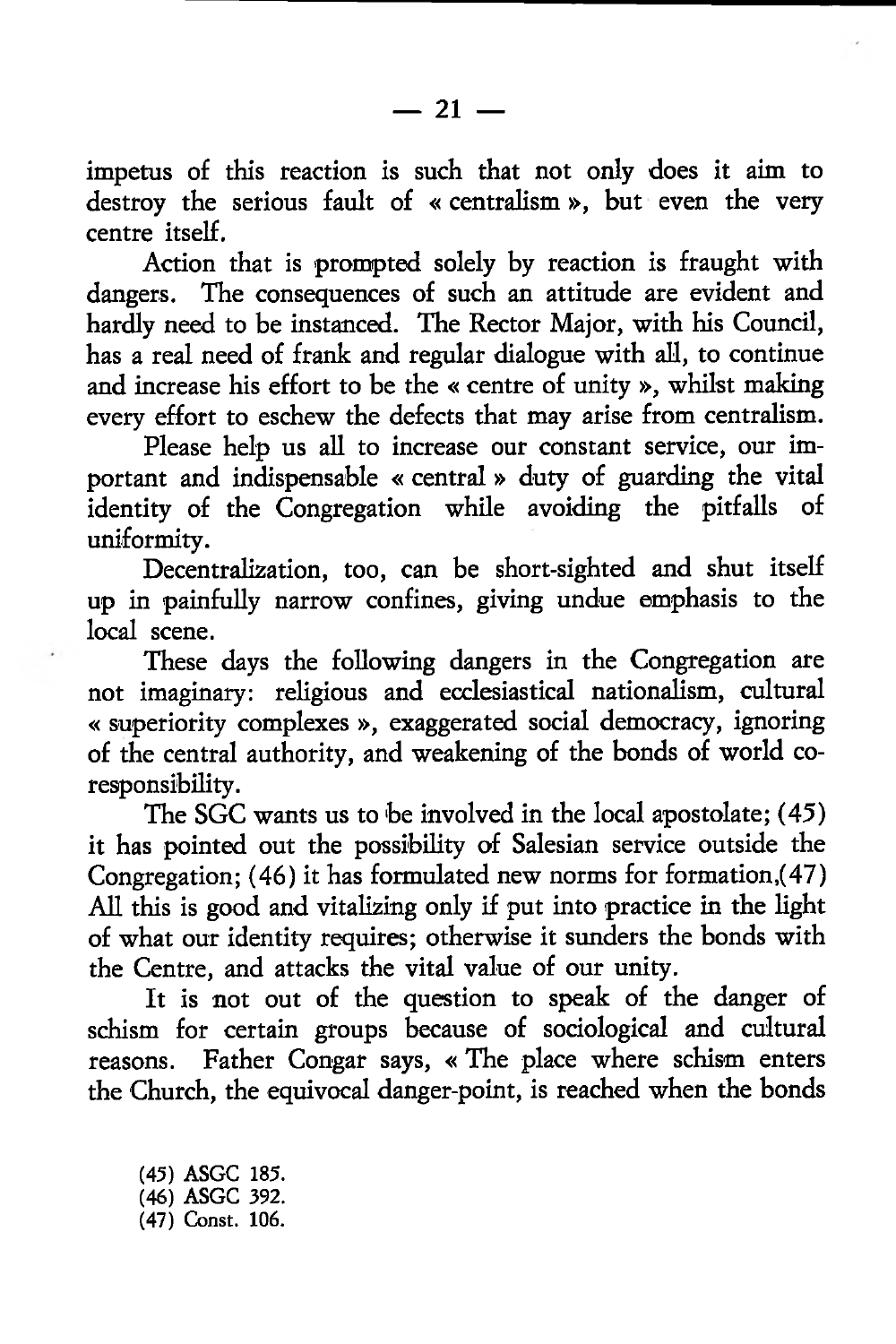## **The need for constant striving for balance**

The tension between the two goals is not resolved by one prevailing over the other: there is need of a constant effort to strike a balance.

In a living organism this balance is not achieved once and for all; nor is it a situation that can be solved by a formula. It is the free and responsible gathering together of living forces; hence it requires patient attention and constant effort to stimulate, modify, correct and initiate. Indeed this balance needs daily construction and maintenance. Thus the various governing levels, especially the Rector Major and the Superior Council, must do all they can to achieve this balance, encouraging, urging, foreseeing situations, respecting limits, filling the gaps.

Taking stock of the Congregation in its post-capitular travail, we have to acknowledge that various decentralized structures of co-responsibility are not yet running smoothly, and divergence and change are the cases most in evidence.

We all see that pluralism is a reality throughout the Congregation: it hardly needs further encouragement. What it does need is guidance and balance in the light of fidelity to our vocationidentity. (Pluralism does not mean that in the Congregation these days « any old thing goes »!) The structures of co-responsibility have urgent need to be set up and functioning at the local level. (Formation is an example.)

In achieving a proper balance the Rector Major and the Superior Council have the duty of emphasising the components

<sup>(48)</sup> Congar: Santa Iglesia, Barcelona 1965, p. 113.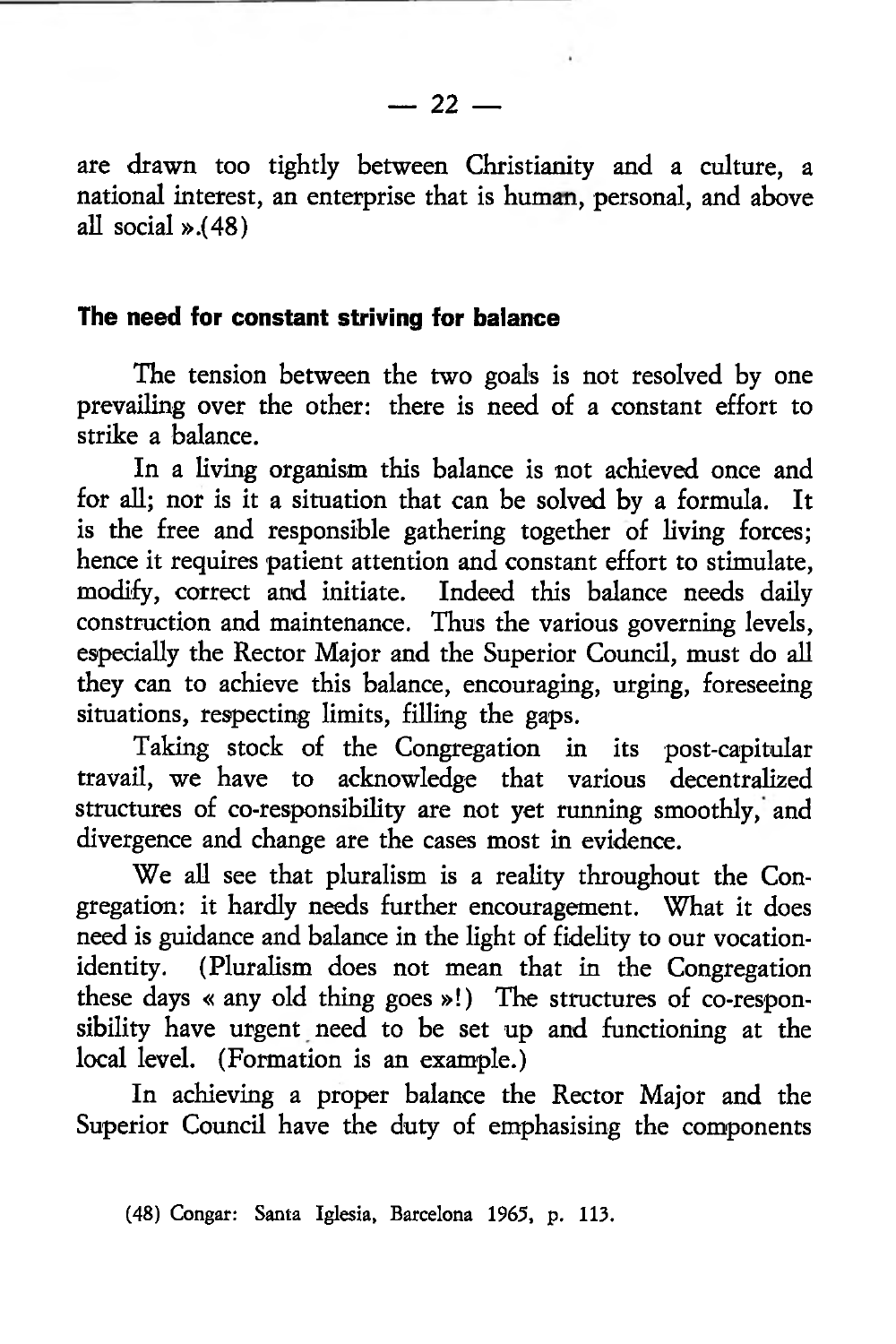of unity: indeed this is precisely the specific ministry of the central government (the  $SGC$  calls this a « structure of unity »).(49)

The « Practical Directives » of the first capitular document stress the importance of renewal in greater availability for Salesian pastoral activity on behalf of the local Church (and all the world-wide variety this entails). It then goes on to state clearly, « But this legitimate pluralism requires more effort on our part to preserve unity, e.g., in fostering a sense of mission and common spirit, and in frequent and fraternal exchanges with other provincial communities and with the Rector Major who is the visible sign of unity ».(50)

### **Taking on new responsibilities**

My dear confreres, let us take a good hard look at the fact that we have not yet got down to the practicalities of organization in our process of decentralization.

I referred above to the structures of decentralized co-responsibility; and indeed the new Constitutions have this to say about the principle of subsidiarity: « Authority of any kind and at every level must leave to lower levels and to individuals whatever can be done and decided by them. All this presupposes a just distribution of power between the different organs of government ».(51)

Every provincial community should examine itself in this area; for if « leaving to the lower organs what can be done by them »(52) means that they, through indolence or lack of initiative or false interpretations, do not get round to doing what they should, then the Congregation runs a real risk of sailing

I

(49) ASGC 720. (50) ASGC 185. (51) Const. 127. (52) ASGC 720.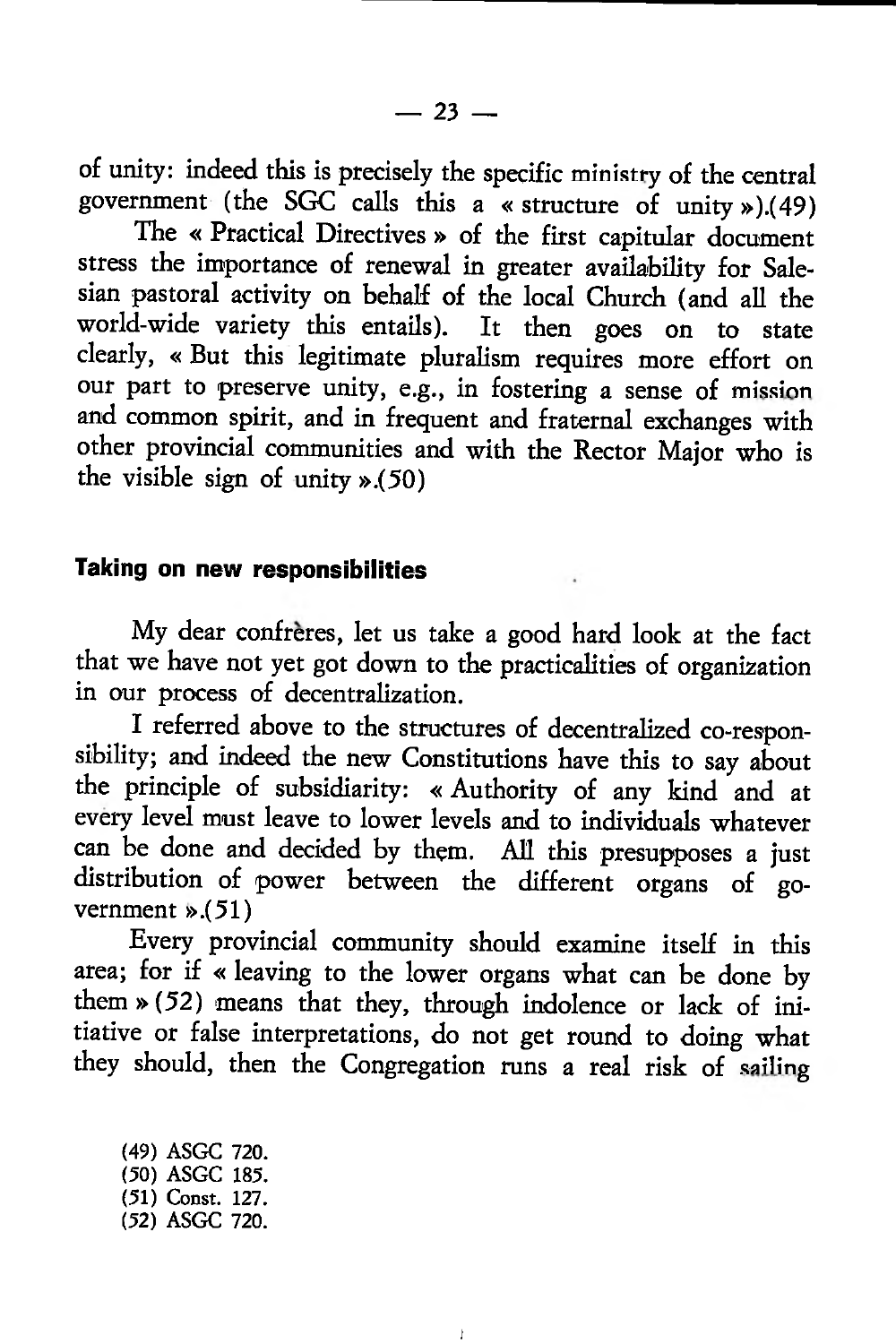without a rudder. This specious decentralization would open the door in more than one place to a situation of disorder and decay.

Here are a few items for self-examination on our organizational responsibilities, especially at the provincial level:

— The Provincial and his Council have greater powers regarding the appointment of Rectors and Novicemasters.(53)

— The Provincial Chapter is more important and possesses a new function.(54)

— The method of formation and the programme of studies are established by the Provinces .(55)

— Consultations are held for the appointment of Provincials, Provincial Councillors and Rectors (56)

— Structures of government in the Houses may be al $tered.(57)$ 

— Assemblies of members have important functions .(58)

Following this letter is an appendix with a list of decentralization items decided on by the SGC. Even if it be incomplete, it presents much matter for self-examination. It shows how important it is for all concerned to face up to these responsibilities seriously and efficiently.

Take for instance the consultations all confreres are asked to participate in. If every member answered with serenity, with only the welfare of the community in mind, he would make a valuable contribution to the choice of suitable confreres for the various « services » to the community. There should be no taking the easy way out by abstention; no personal feelings that are purely human or factious.

(53) Const. 112, 183, 187. (54) Const. 117, 180, 193. (55) Const. 106. (56) Const. 169, 174, 183. (57) Const. 187, 189. (58) Const. 194.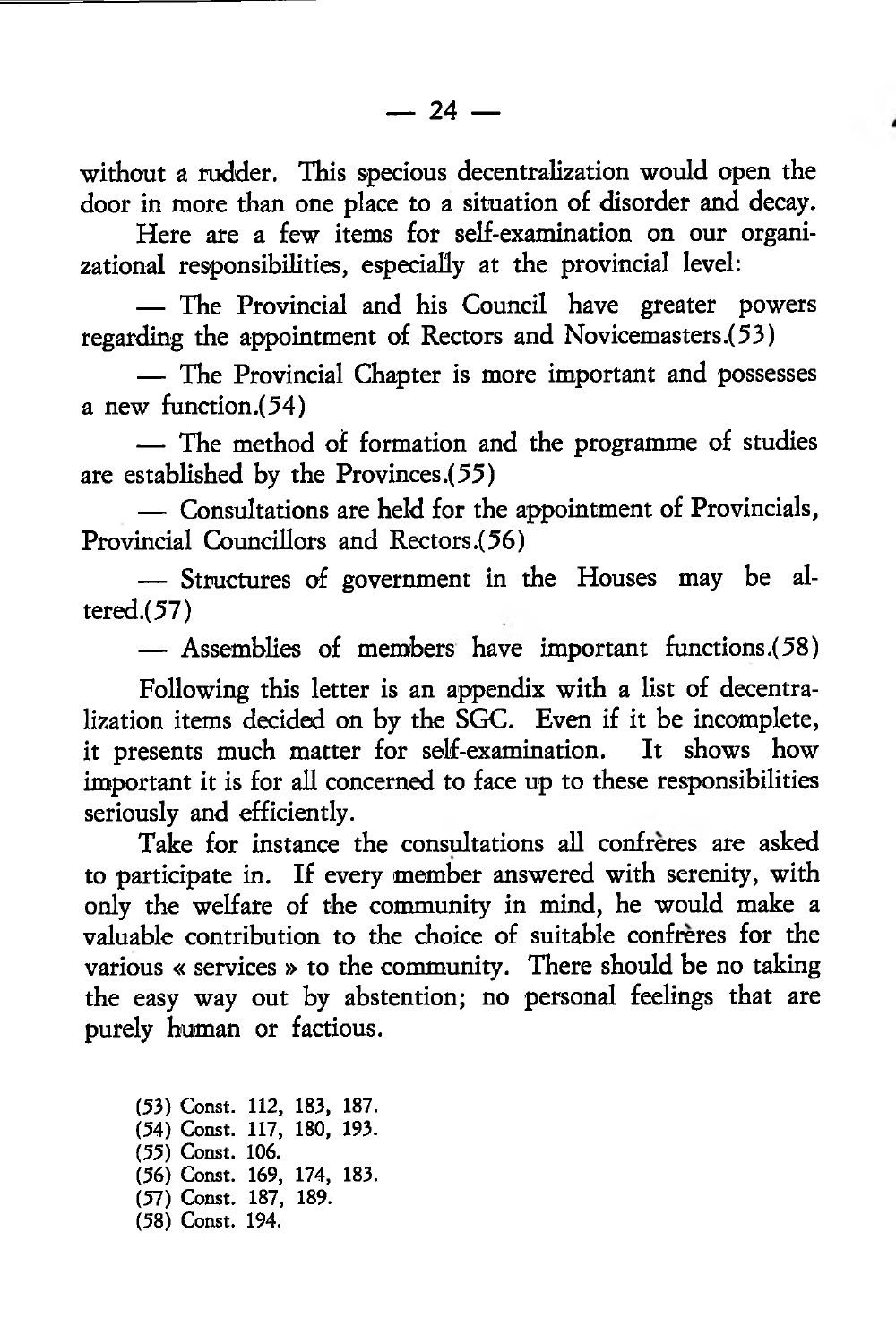Then there is the vital matter of our personnel in formation. A lack of confrères capable of giving them genuine training; a set-up that takes no account of the special needs of our men-intraining, neglecting the very fundamentals of Salesian formation these are real and fatal vacuums, and the result will be a lamentable decline in our mission and a distortion of our image and identity.

The same tragedy would result if the novitiate (through place, personnel or programme) were deprived of its important function. And one could add other instances.

The SGC has passed on many tasks to the intermediate structures. You will naturally appreciate how hard we must strive, at the various levels, to make sure that they are carried out according to the spirit and the reasons for which they were requested. This is the way to make decentralization efficient and give a real fillip to that unity which is our quickening element.

#### *Turning intermediate structures to best account*

Another important matter to be organized as part of our decentralization has to do with certain intermediate structures such as Provincial Conferences and Groups of Provinces. These are not just nominal get-togethers; they must form a genuine nexus in decentralization and should be fostered, encouraged and exploited with enthusiasm, sacrifice and capable personnel.(59)

Similarities, affinities and cultural conditions do not necessarily coincide with the confines of a Salesian Province; indeed sometimes the opposite is the case. Hence every Province should study local human needs and consult other Provinces with similar problems. It is for this purpose that the last few years have seen the setting up of these Provincial Conferences and Groups of Provinces. They are still in their early stages but they have a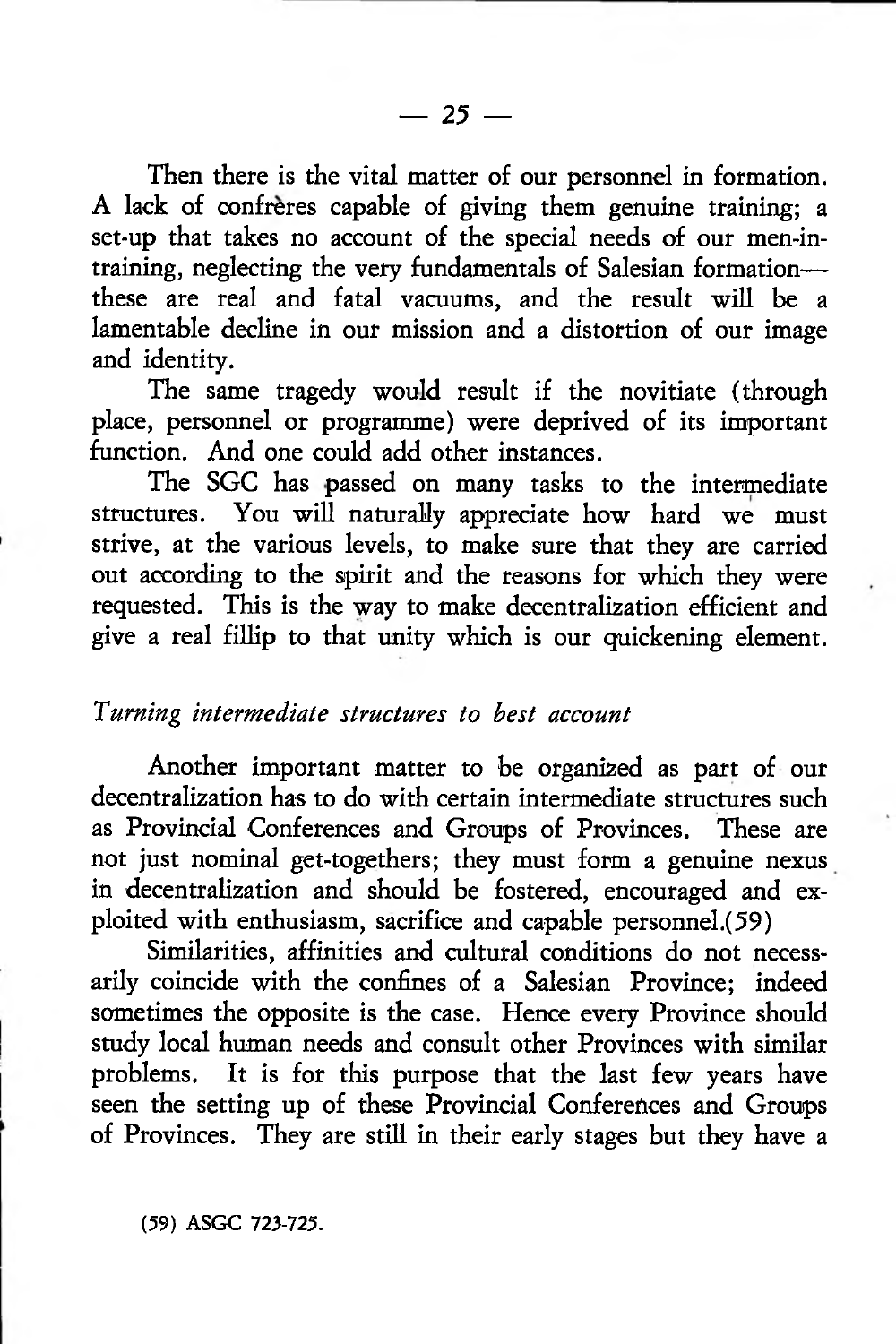great potential. For instance they could do much regarding the confreres' initial and ongoing formation.

We could well ask ourselves if we are giving them the importance they deserve.

### **3. TOWARDS A CAMPAIGN OF FIDELITY**

Let us get down to practicalities and work out a campaign for all — each according to his own particular function in the Congregation.

We have to tune in to one another and combine our forces, and make our plans in fidelity to our common vocation in the Church. The work we do and our mental outlook will draw each individual to one pole rather than the other; but we must all join forces and achieve a balance between the two.

I repeat what I said at the beginning of this theme: we must not approach this matter with the idea that decentralization and unity are mutually opposed. As we weigh the requirements of each, our attitude should be favourable and positive, without bias or polemics. When faced with either of the errors (even if only potential) of schism or stifling centralism, we must not ignore the dangers I have mentioned—'but neither should we assume an attitude of attack. Our duty lies rather in working together in harmony so as to foster the values inherent in both unity and decentralization.

Indeed a campaign of fidelity implies an energetic initiative and a keen sense of evaluation that will balance out the « forces in tension », promptly close any breaches and get to the heart of the problem. This means hard work: observing, thinking, gathering information, making contacts, engaging in dialogue and achieving a long-sighted view of wide horizons that will make our organizing enlightened and efficient. This is a grand work, especially for those invested with the ministry of authority, no matter at what level.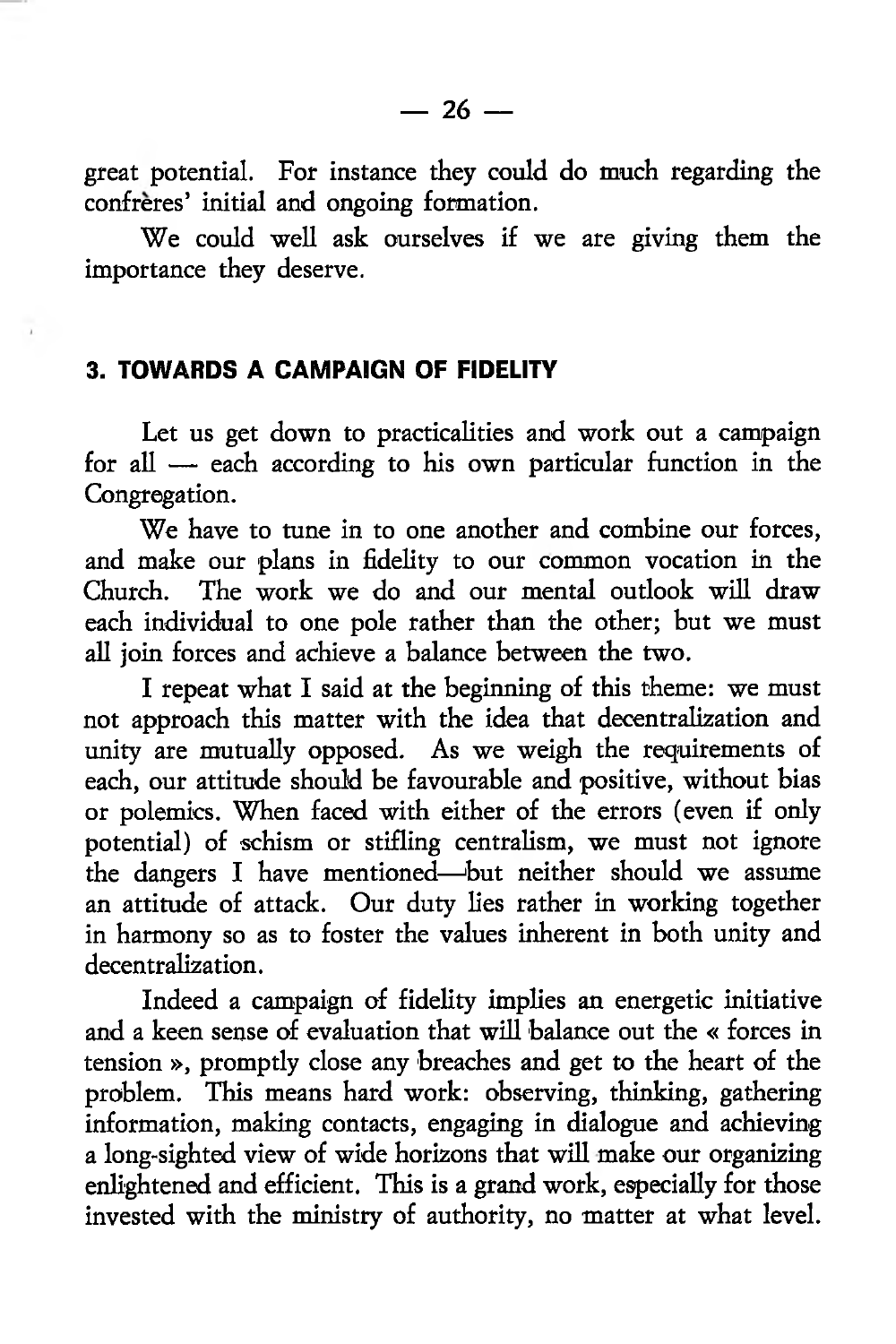## **Tension and charity**

It will help to remember that the « unity-decentralization tension » is part of the « sacramental » nature of the Church—and also, by analogy, of our Congregation. This is where docility to the Holy Spirit comes in; for this tension is basically a « spiritual fact», and not a sort of fashionable concession. For this reason it must live in the aura of charity, which means putting the spiritual perspective before any technique or human vision. Therefore: the Eucharist must be the centre of our lives; (60) we must pray fervently for God's action in the Congregation; (61) we must foster and defend the love of God in our Houses and Provinces as the source and manner of our Salesian brotherliness.

My dear confrères, once again I repeat: there is only one way to build a fruitful unity with efficiency—it is a spiritual way that corresponds to the nature of our vocation, which is a « spiritual fact ». Any other way means sterility, emptineas, decay.

In this regard Blessed Michael Rua cited article 7 of the then Constitutions: « All the members shall live together in common, bound only by the chain of brotherly love and the simple vows, a chain which unites them in such a manner as to make them one in heart and soul in order to love and serve God ».(62) Then he added, « These words come from the heart of Don Bosco burning with charity. They show us that while charity is the essence of Christian life, even more is it the soul of the Religious life ».

« These few lines sound the characteristic note of our Society. Without mutual affection, without being united in the same spirit, Salesians would eke out a wretched and unhappy existence. Living together in such numbers they would still be isolated and their work would bear no fruit.

« All the efforts of our Superiors are brought to bear to avert

(60) Const. 61 (61) Const. 58. (62) Const, (new) 51.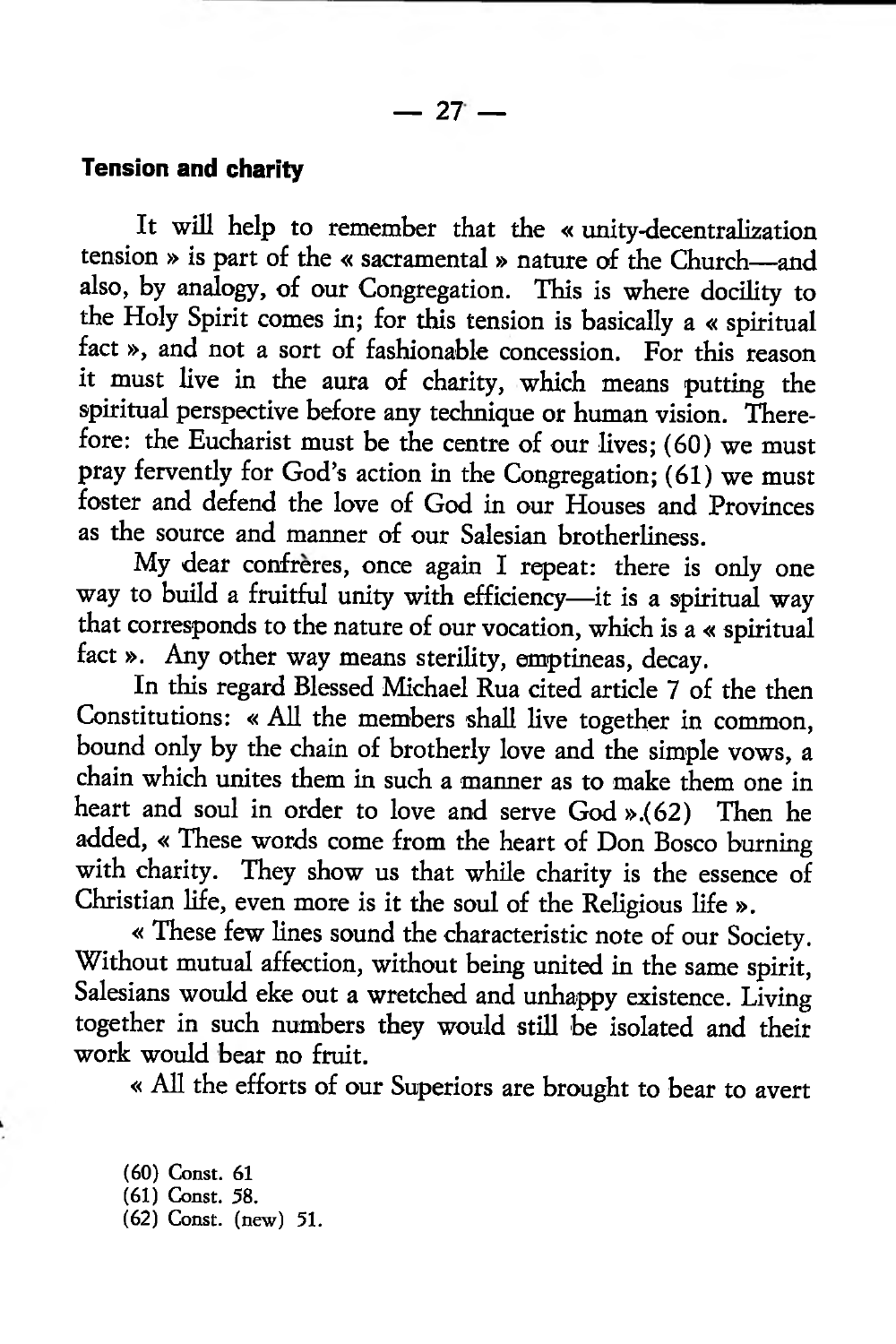so great an evil. Visits, conferences and rendicontos have as their purpose to unite us in one heart and soul. This is the reason why I write circular letters to you several times each year ».(63)

#### **As the SGC guages the situation**

The SGC documents may have their human shortcomings; but it is essential to consider them as the focal point for all confreres if we wish to attain this harmony and unity in our decentralization during these days of divergent thought and opinions.

The Constitutions define the General Chapter as a fraternal assembly of Salesians and « the principal sign in the Society of unity and diversity ».(64) The deliberations of the SGC were the fruit of much preparation, study and hardship; they involved the worldwide participation of our confreres; they must be for every one of us the point of convergence par excellence. They form the common ground we stand on—love for Don Bosco. Here is our common meeting-place for young and old, no matter how varied ideological differences may be, for « under the guidance of the Holy Spirit the entire Society, through its General Chapter, seeks to ascertain at a given moment of history, the will of the heavenly Father so as to serve the Church better ».(65)

It is the important duty of every Province and local Community to see that all changes are constantly verified and checked against the components of our Salesian identity as set out by the Chapter, viz., the sense of the presence of God among us, our mission, our Salesian spirit, our own style of religious life, the family spirit in our common life, our preventive system, and so on.

When communities measure their activities against the norms of the Chapter, they should not leave the task entirely in the

<sup>(63)</sup> Don Rua: Circular Letters, p. 446 et seq.

<sup>(64)</sup> Const. 151.

<sup>(65)</sup> Const. 151.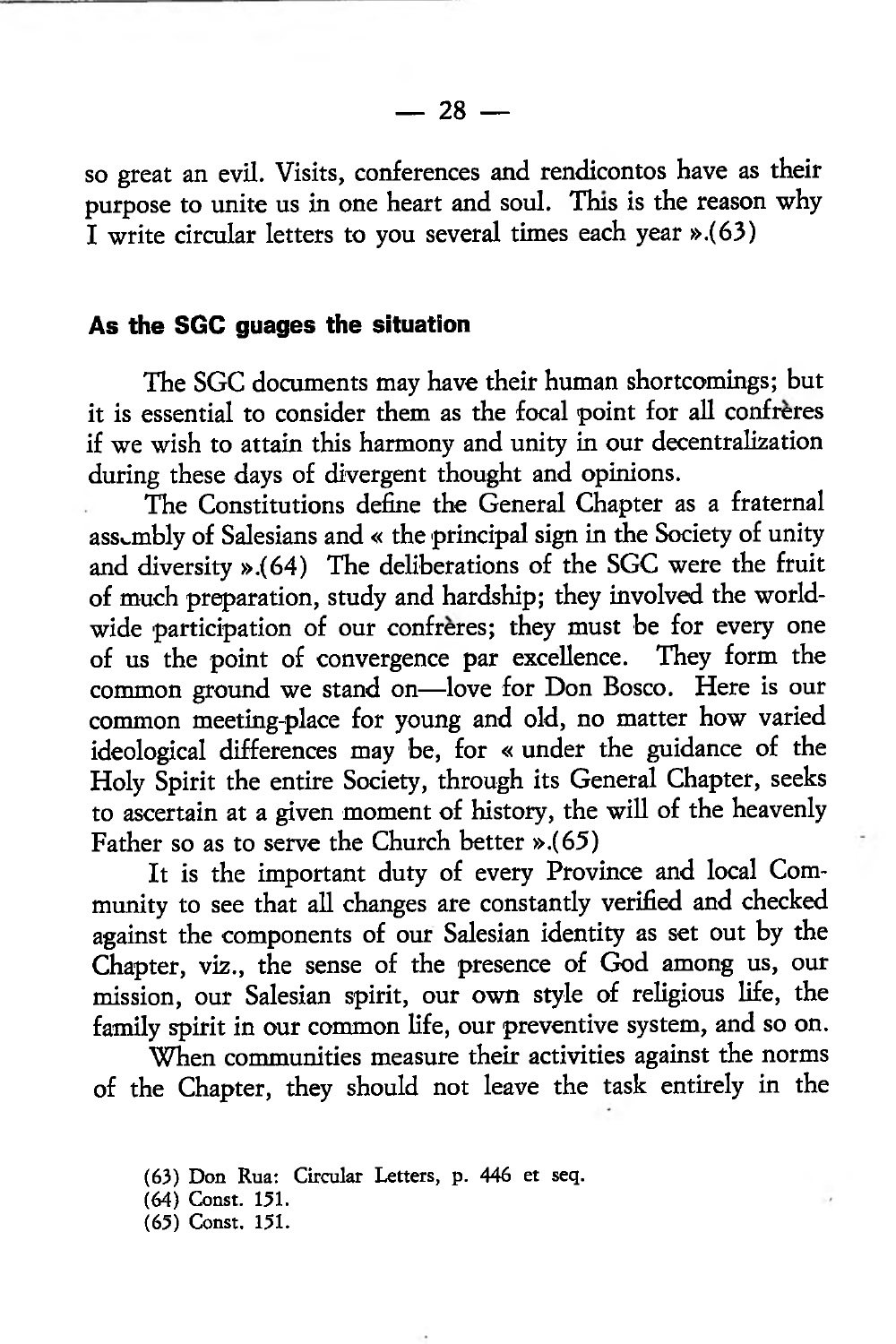hands of a particular or private group, for this would run the risk of being subjective; the process should be put on an official and community level so as to ensure that the findings are reliable and objective. The studies and opinions of experts are certainly useful; but they always require (especially in certain cases and situations) the judgement of the Rector Major and his Council. This is the only way to be definitely sure of the authentic validity of any change; it is the criterion of identity for certain pluralistic situations.

The SGC has put in the spade work; but our checking and comparing is not therefore a cut and dried affair, for it is a case of constant measuring against vital realities in rapid evolution, against local and personal situations that bring to light our « two poles *»* in a new dimension. Detailed and careful examination must be carried out in a positive manner and with spiritual vision. This will prevent us from adopting a legalistic and « go-by-the-book » attitude, and our work will be thoughtful and stimulating, leading to the rediscovery of the magnificent values of Salesianity, its attractive and enthusing aspects, its elements so full of promise. It will ensure that the process of change will acquire the quickening realization and development of the special identity given us by God and manifested in Don Bosco.

## **Fostering unity**

Our campaign of fidelity requires a new dedication that is more aware and energetic so as to quicken and activate our Salesian identity. Here are a few pointers that should be of practical help. They will strengthen the unity that is born of the harmonious development of the two poles and so it is essential that they function well. Their importance is emphasised by the number of times the SGC returned to them.

— There should be « frequent and fraternal exchanges with other provincial communities and with the Rector Major ».(66)

(66) ASGC 185.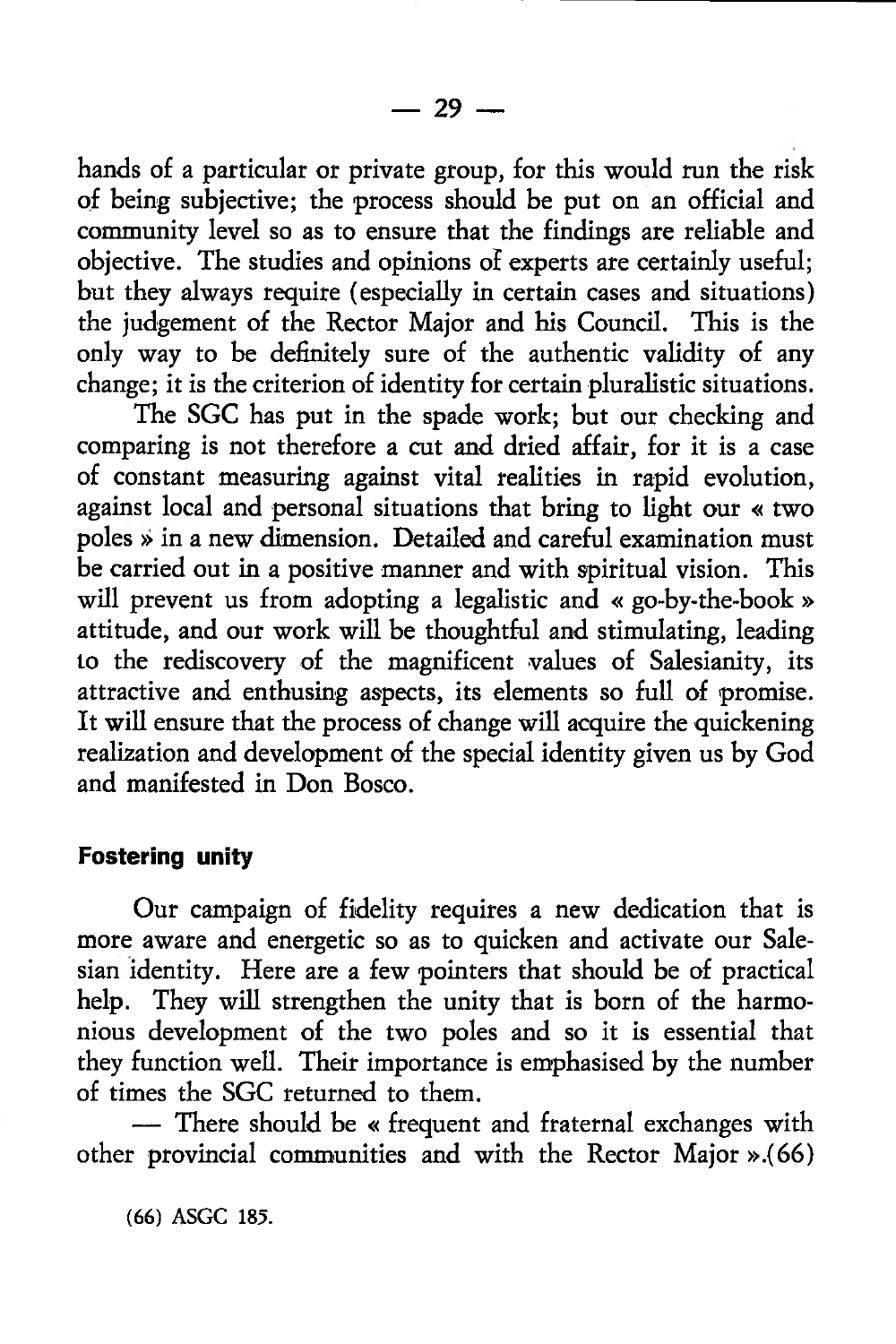— « This unity should be maintained and advanced by means of suitable and efficient structures of co-responsibility, formation, communication, government and exchange ».(67)

— « This communion is increased by our spirit of solidarity with one another, participation in the apostolic interests of the Society, communication and the exchange of information regarding the work of the confreres, and our union with the Rector Major and his Council ».(68)

— « The Rector Major will keep in active contact with provinces, houses and members. He shall seek the collaboration of all, promote meetings, spread knowledge of the apostolic work of the Congregation ».(69)

We find the documents of the SGC constantly concerned with the need to foster and strengthen the contacts and exchanges between the periphery and the centre—in all sorts of suitable ways. No matter where we are, we must feel *and really be* a Congregation, a community of men who live and work in vastly different lands but who are conscious of being an integral part of the one body, sharing, giving, receiving its life-giving Salesian values.

## *Meetings and gatherings*

Regarding the many different kinds of meetings to be arranged by the Rector Major and his Council, we are working out a general plan, integrated and gradual. This will be discussed in good time with the people concerned so that the gatherings will meet the needs of all parties concerned.

We know from experience just how useful a meeting can be when well prepared, with good practical agenda and in which specified problems are proposed for examination, discussion and solution. And there are other advantages too. Much good comes

(67) ASGC 137. (68) Const. 56. (69) Reg. 95.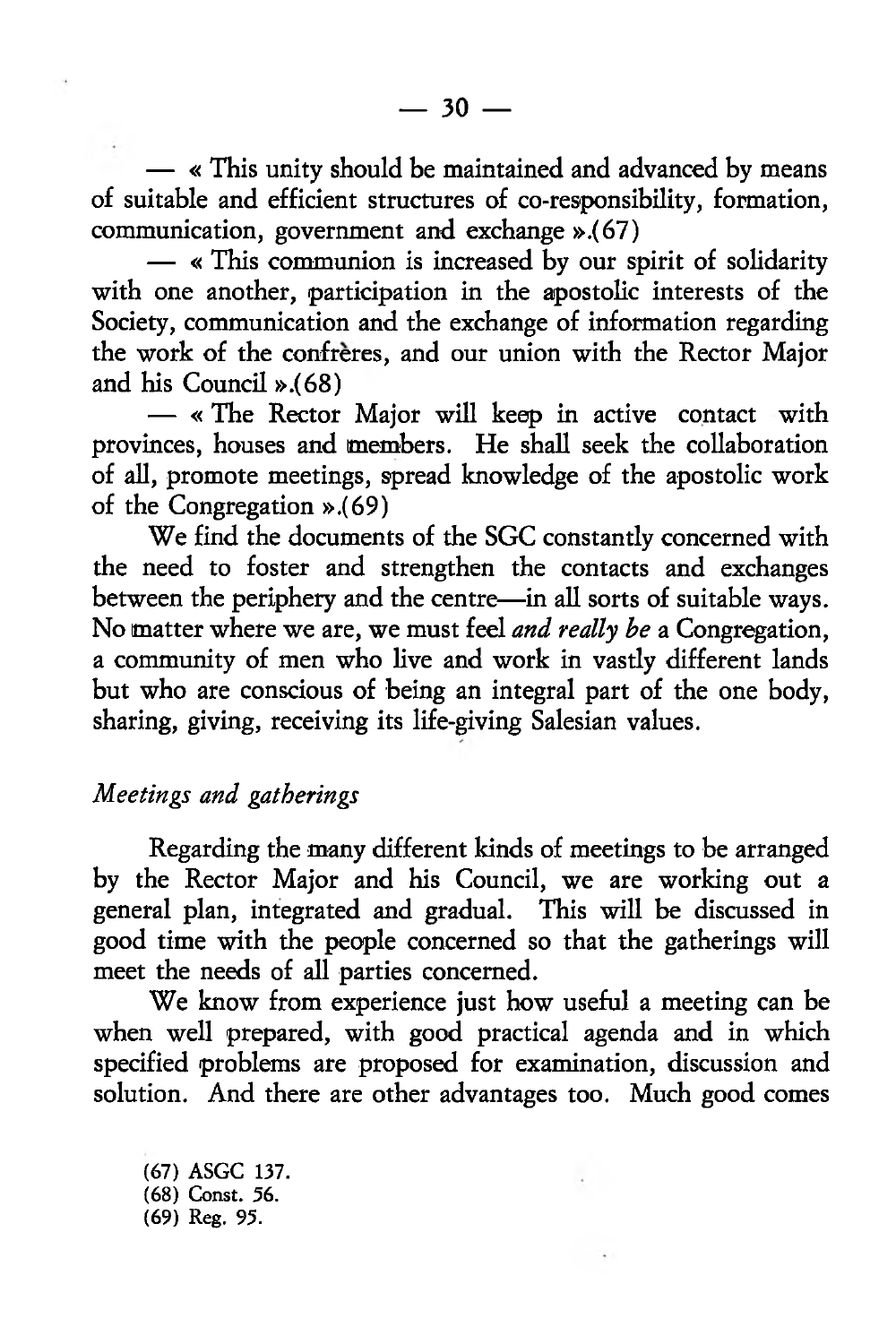from personal contacts, living in community, praying together, exchanging experiences; and dialogue is always fruitful when carried out in a spirit of communion that tries to fathom and respect those values that sustain and enliven our vocation and enrich our mission.

Similarly in the case of Provincial Conferences and Groups of Provinces, meetings arranged between different sections are very helpful.

As is the case with all our activities, these initiatives require discretion and a sense of proportion. We do not want to develop « meeting-itis », holding meeting after meeting on every conceivable theme. This only wastes time and money, and the meagre results are not worth the trouble.

But it would be wrong and harmful to neglect those properly organized meetings which experience tells us are fruitful and irreplaceable.

## *Circulation of Salesian news*

The SGC more than once insisted on the need for communication and information as efficacious and necessary means for unity in the Congregation—after all, to share such knowledge is elementary and basic. We are scattered over five continents and our family tradition clamours for family news: the joys, sorrows, initiatives, trials, problems, achievements. We want to know what is going on in that great and complex family which is the Congregation.

The Salesian, like any other person these days, is continually bombarded with all sorts of information from the varied and complicated instruments of the mass media—news that is put over with technical finesse and that demands his attention, often disturbing and distracting.

The consequences for the religious life are often more serious than would appear. It has been said that the TV permits us to know what is happening on the other side of the world and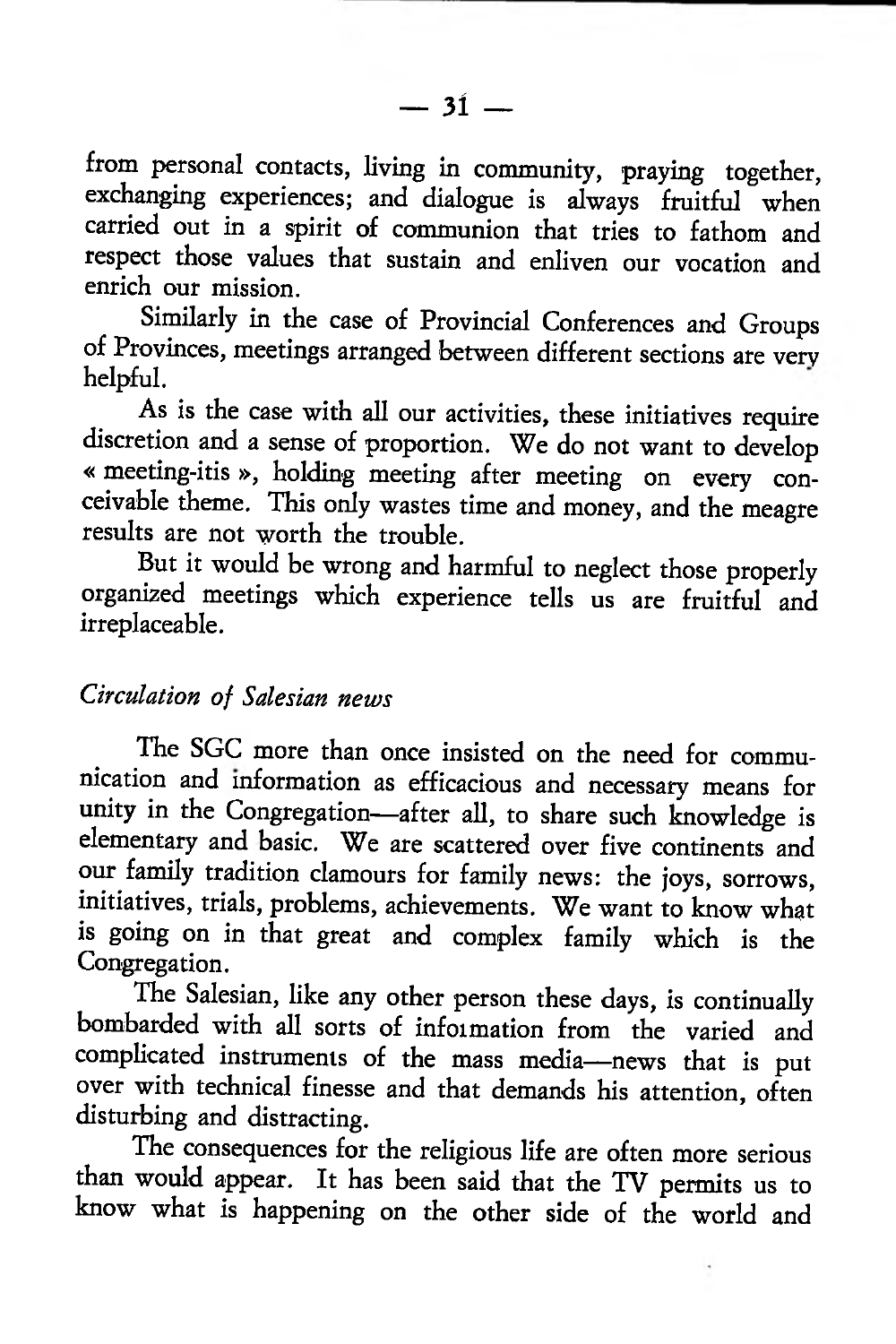prevents us from knowing what is going on under our very noses. The mass media inundate us with a flood of news from everywhere, so that we run the risk of finding our interests outside the house and becoming indifferent to our own community; we are ignorant of the very things that should be nearest our hearts—what is happening among our own confreres.

If this became our sad lot, then the image of the Congregation would blur, we should lose our esteem for the Salesian mission, and our bonds with Don Bosco and the Church would weaken.

On the other hand, a regular and stimulating flow of news about our Congregation will enliven our Salesian ideals, help us « to belong », and strengthen the communion and unity of our Society.

Hence local Superiors must take to heart the matter of Salesian news. It is their task to see that the news channels are open and efficient; they should widen and multiply them. especially should they see that there is a place for « Salesian news sessions ». Not very long ago, when the mass media were not so well developed and all-pervading as today, these « Salesian news sessions » had their proper place in the personal and common lives of Salesians. I wonder if we can say the same today!

There are many causes why a Salesian might fall away or even leave the Society: it would be a pity if one of them were the lack of a binding fraternal spirit and its resultant loss of the sense of belonging to the Congregation.

Let us then see that Salesian news is duly circulated. (It is obvious that charity or prudence may counsel some exceptions, of course.) This circulation demands communion among the confreres, i.e., a give and take in brotherly trust and family spirit, bearing in mind that all must be for the building up of the Body of Christ and the good of the Congregation. Even the inevitable unpleasant things that happen can be turned to good account as warnings and hence a spur to charity.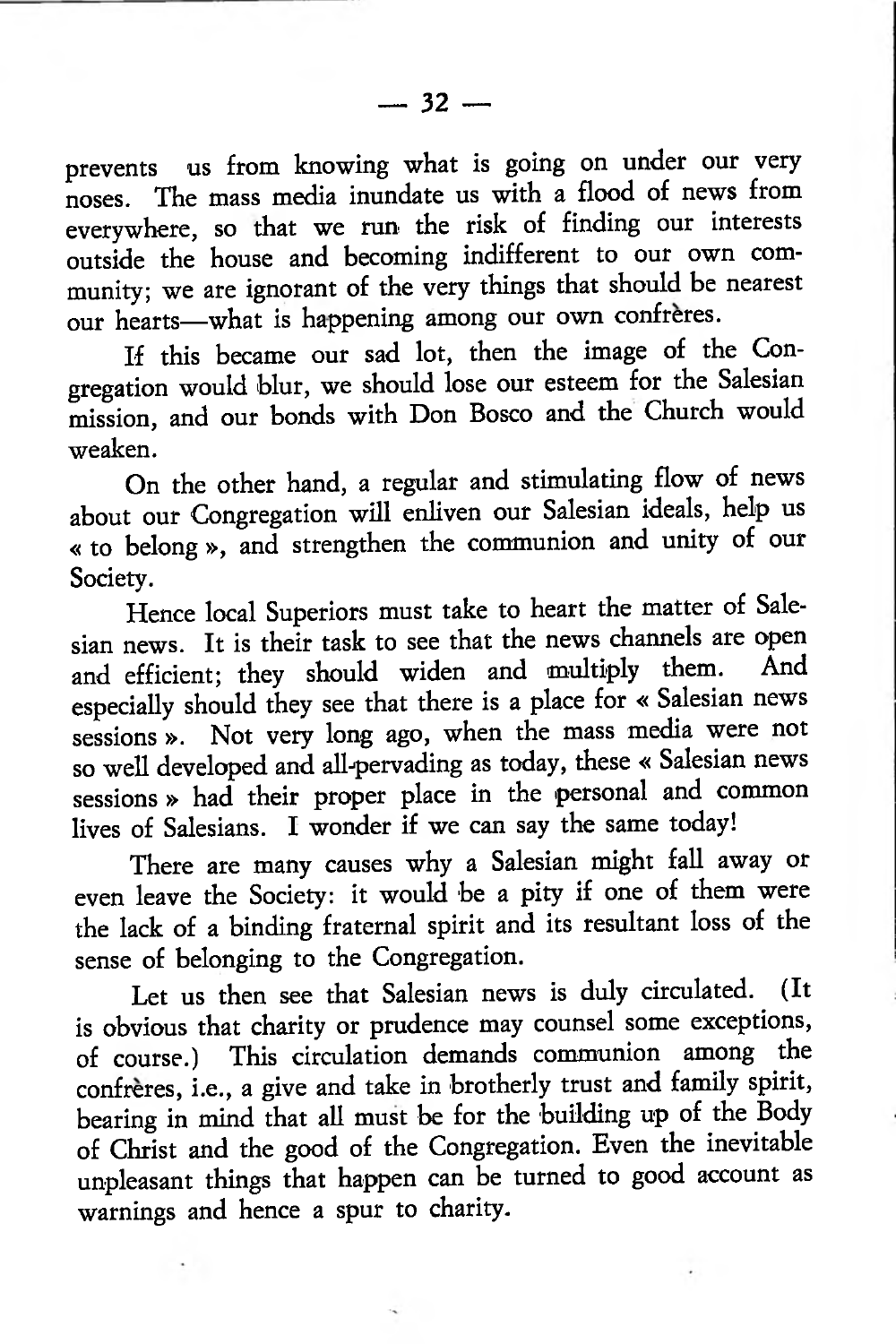## *The Acts of the Superior Council*

There is another important facet to our communications. Our Congregation has its own spirit, its own style and mission, and it is plain that those who carry the primary responsibility for not wasting these riches and keeping them vital and active always and everywhere, should use the most fitting means in their duty to reach everybody.

One of the main means of informing the confreres and passing on directives that circumstances dictate for the fostering of community spirit and unity is the Acts of the Superior Council.

Admittedly the Acts are still a long way from being the perfect article; but they are a valuable and irreplaceable service which we have tried hard to improve. The translation into the principal languages of the Congregation is a step forward, and progress has been made in their timing and punctuality. While there is room for improvement in the content there is surely matter in every issue that is of interest to a Salesian. We shall welcome any useful suggestions that would maks the Acts more interesting and vital.

However it must be added that all efforts to improve the Acts are useless if they are not read. Unfortunately one hears from time to time that they do not reach the confreres or the. community. This means Salesians are being deprived of a very important source of family information, with all the negative consequences I have spoken of.

My dear confrères, I am sure you must agree that any Salesian news is worth our special attention—indeed our preference. Basically it is a matter of love for our own spiritual family, our mother the Congregation. The more we know about it the greater the love we have for it. But we cannot love what is unknown to us.

It is only to be expected that to care nothing about what goes on in the Society must weaken our attachment and esteem for the Congregation and its interests, our sense of communion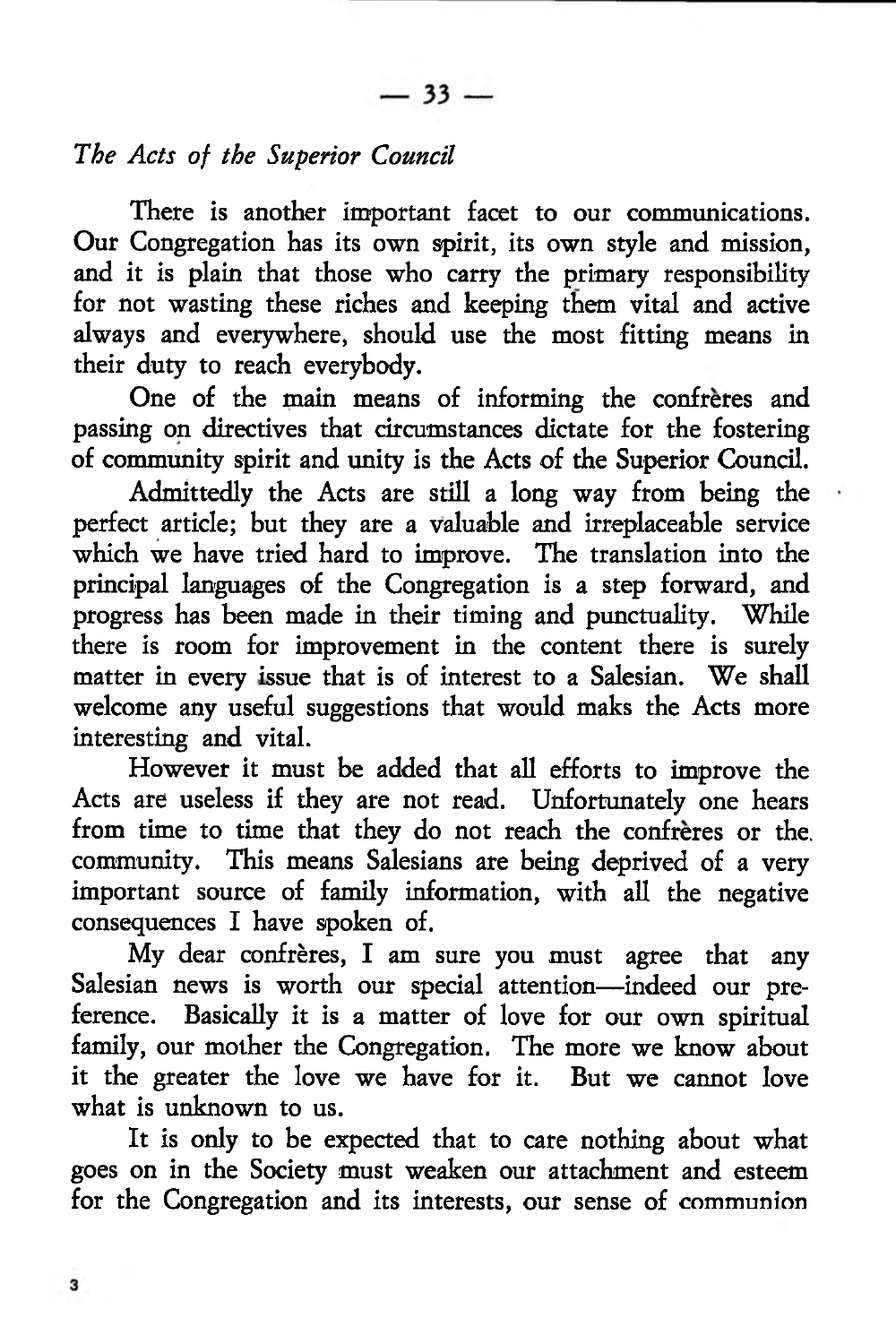$-34 -$ 

(which is the source of our vital energy), and finally our sense of vocation-identity.

While inviting every confrere to read the Acts, I must also insist with Provincials and Rectors to take practical steps that they be read in our communities, and certain parts of particular interest or importance commented upon. The Spiritual Reading period prescribed by the Regulations would be an excellent time for this.

## *Provincial newsletters*

At this point it seems natural to put in a plea that information be sent to the Generalate fairly frequently. We heed these contacts, letters, etc. News is thus passed round, ideas penetrate; and these things make an organization like ours (working in all continents in such diverse ways) feel and work as one single body in its spirit and its methods. And here I must congratulate and thank the many Provinces who send us their news letters. It is pleasing to see the constant effort to improve them.

You will have noticed that the Acts have added a new section for the news letters, inserting excerpts that seem especially interesting for other Provinces.

Some have tried out the idea of enlarging the horizons of their news letters to include Salesian matters of general interest an excellent idea.

## *Brotherly Solidarity*

A most efficacious and practical expression of our family's universal communion is Brotherly Solidarity—brothers helping less fortunate brothers, materially or otherwise.

This kind of giving is particularly valuable when it is regularly the fruit of renunciation and sacrifice, zealous enterprise, services, etc., on the part of confreres who wish to realise and share the needs of others.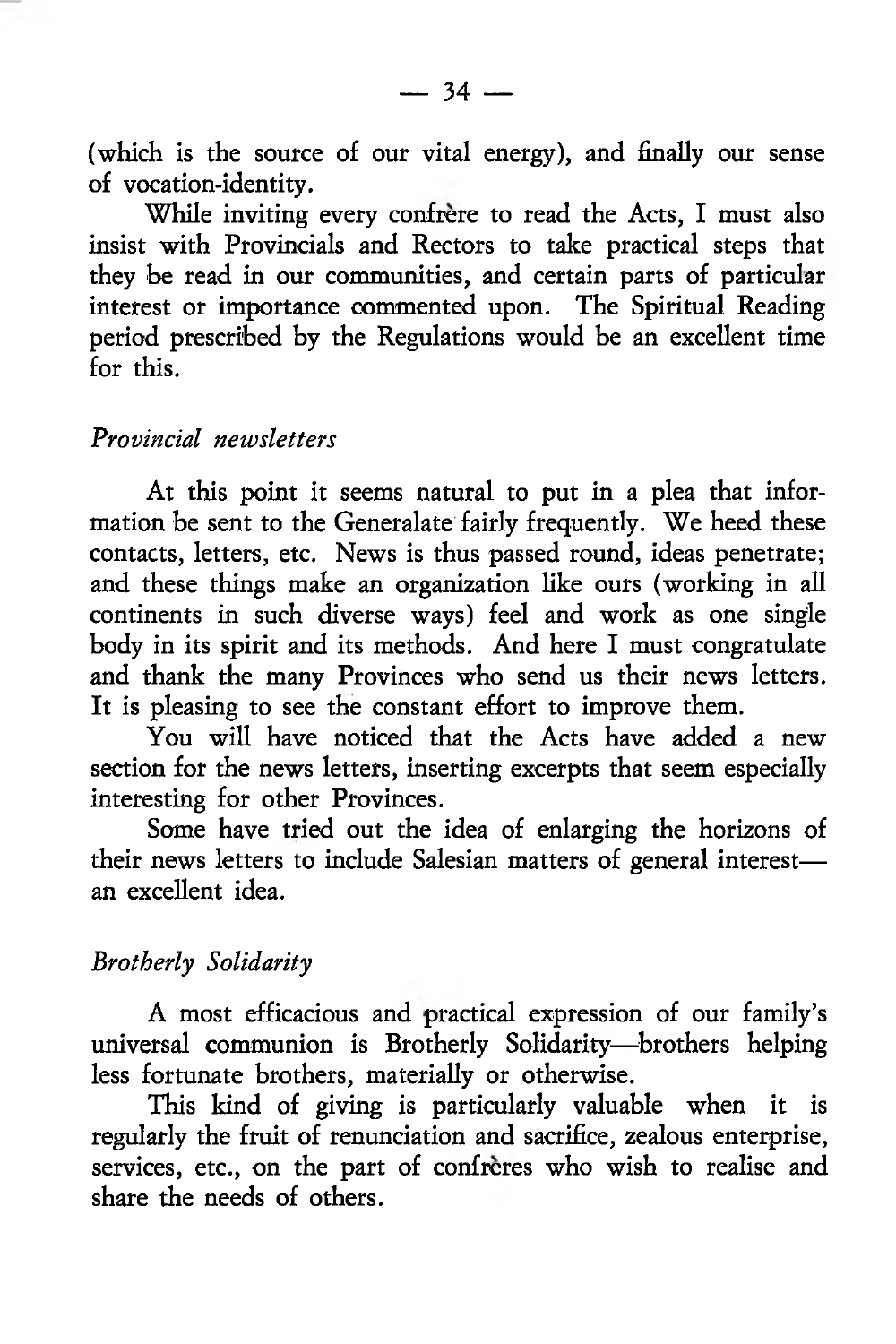Our well-known Solidarity Campaign has been running for some years, and many Provinces have given more than material help to those in need. Unfortunately not every request can be met adequately, and this is all the more distressing when the need is great.

A striking fact about the Solidarity Fund is that quite a few of the poorer Provincial communities have made considerable personal sacrifices to help others. It is quite moving to receive their contributions and to read of the sacrifices entailed. These confrères live in extreme poverty; and in gratitude for what help they have received from the Solidarity Campaign, they are humbly desirous in their turn to do something for their more needy brothers. Truly, the greater the poverty, the greater the sympathy for others in need.

The fund is always open, and I do not need to insist that all Provinces take part in contributing. These pages record my thanks to those many Provinces who have already planned their spiritual (especially Lenten) and charitable help; and I hope no Province will fail to participate. It is not a request for alms: it is a conscious act of giving and receiving whereby we create and strengthen a practical bond of charity throughout the Congregation—all of us are the richer for it. It would be worth while reading what Don Rua wrote about the « fraternal charity drive » he organized in 1898 to help the house in Concepcion, Chile.(70) Its ideas and sentiments are valid even today.

## *Knowing Don Bosco better*

Returning to our beginnings will re-engender our enthusiasm; (71) and this will be greatly aided by the « Institute of Salesian Spirituality » and the « Don Bosco Study Centre » which

<sup>(70)</sup> Don Rua: Circular Letters, p. 305.

<sup>(71)</sup> ASGC. 186-187.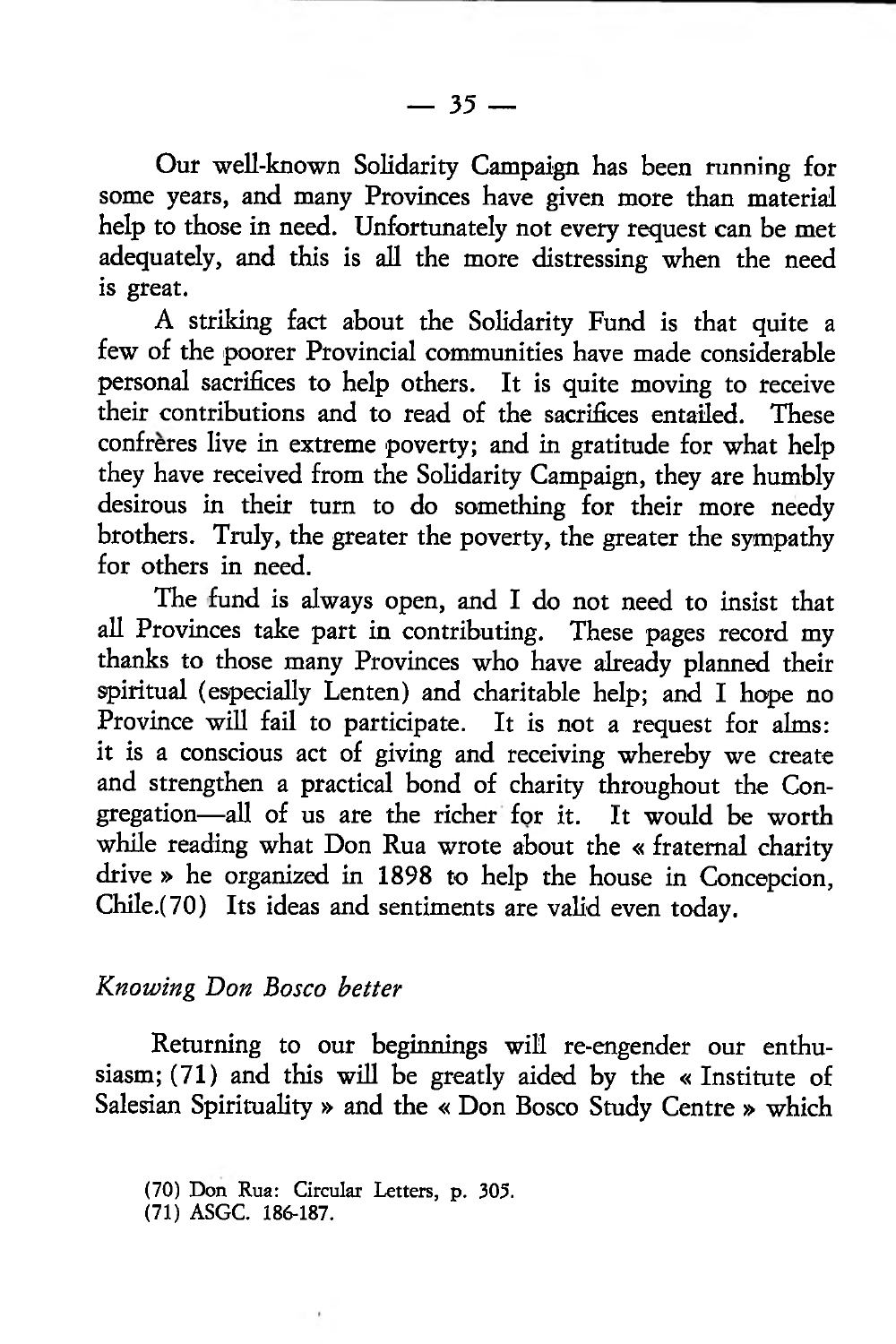will normally function at the PAS beginning this present academic year. There is a lot of ground to cover before Don Bosco is really and completely known: it is an activity to be organized gradually and methodically, stirring up the interest of the younger generations especially, and setting up the most efficient means.

The person of Don Bosco, his work and his words, when studied devotedly, have the power to attract and unite. Unfortunately many Salesians, especially the younger confreres, have a lot of headway to make up—possibly due to a reaction (understandable in its way, but by now quite anachronistic) and maybe<br>also to lack of adequate and suitable opportunities. Meantime also to lack of adequate and suitable opportunities. those concerned should ask themselves what is being planned to make sure our novices and young men really get to know Don Bosco—not a mere superficial knowledge, not just his biography, but his thinking, his spirit, his methods, etc. I realise the many problems in actuating such a programme; but it is a fundamental matter for the life of the Congregation, so difficulties must not deter us: practical solutions just must be found. From the Generalate we shall try to help in every way we can. We must move promptly to restore this knowledge and enthuse the confreres, for one cannot value the unknown. Knowing Don Bosco is a key to unity, one of its basic elements.

## *Love for the Congregation*

The expansion and cohesion of the Congregation in its golden era were mainly due to the esteem, dedication and filial love the members had for it. Basically, true love of Don Bosco cannot be separated from love of the Congregation—for taken all in all, the Congregation is the projection and continuance of Don Bosco in the world.

This two-fold love for Don Bosco and the Congregation was clearly manifest, and it encouraged many vocations, helped overcome difficult problems, welded the family into a solid unity, and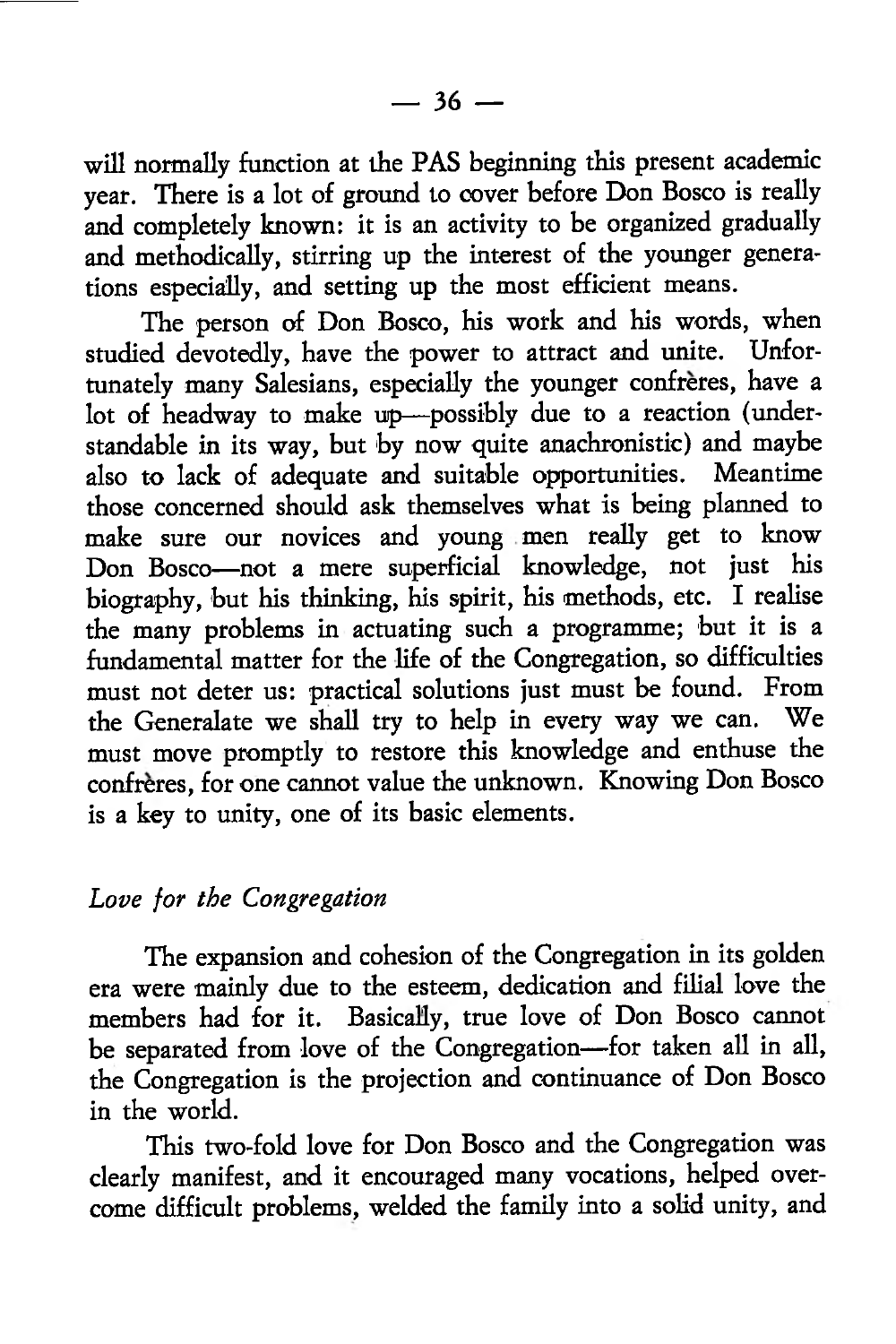was the driving force for great undertakings. Despite a kind of superficial aspect which was understandable in those days (today it is called « triumphalism »), we are dealing with something of no small value, and it still exists. In the last analysis it boils down to love for the Spirit of the Lord who unites us, gives us our mission and helps us achieve it.

However this attitude is not an inborn sentiment; it does not come to us automatically with our religious profession; in some places nowadays it is not even fashionable. So it needs to be patiently inculcated and increased right from the. beginning of our Salesian formation.

To this end it will greatly help to cultivate with serenity and fidelity what could be called the « magisterium » of the Congregation. Members should be invited and urged to integrate their acceptance of this magisterium by a personal study that prepares the ground for the official teaching to be carried out and assimilated.

Today when there is question of any kind of teaching that stems from authority, we are faced with resistance or reluctance. We must waste no time in discovering ways and means to render it acceptable — for it contains the principle of a greater guarantee of truth, a kind of ordinary hierarchical magisterium.

In Religion we school ourselves in the service of God: so contact with the Master, both ecclesial and religious, is necessary for life, for progress, for perfection. Those appointed for the purpose have the right and duty to clarify, expound and spread the magnificent ideas and essential principles that make for unity and imbue us with the Salesian spirit. If Superiors are « sanctifiers » first and foremost, they must logically also be « masters ».

## *Unity in our Superiors*

We have from Don Bosco's own lips how concerned he was for unity when he thought of superiors in the future who would not have lived by his side and would not have enjoyed his